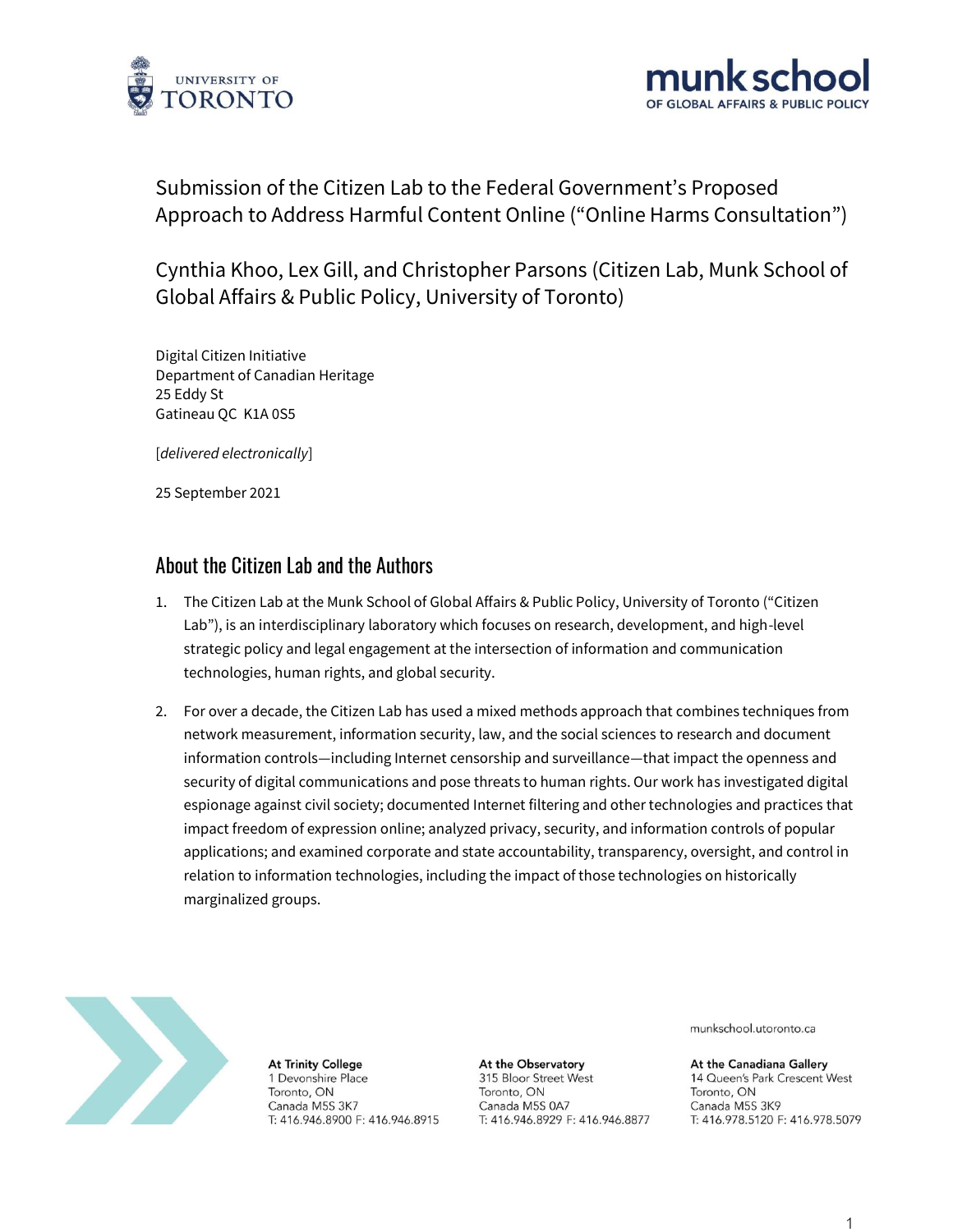



- 3. The Citizen Lab's groundbreaking research has resulted in over 120 publications and reports, $1$ generated more than 25 front page exclusives in *The New York Times*, *Washington Post*, and other leading outlets, and received numerous international awards and recognitions. This scholarship has been cited by policymakers, academics, and civil society as foundational to the understanding of digital technologies, human rights, and global security.
- 4. The authors of this submission have diverse expertise in the freedom of expression, privacy, and/or equality rights implications of emerging technologies, including the specific kinds of technologies discussed in the "Technical Paper" associated with this consultation. We also have expertise in related areas of technology law and policy raised by this consultation, including adjacent questions of constitutional law, intermediary liability, privacy, national security, jurisdictional issues, and criminal evidence. We, alongside our colleagues at the Citizen Lab, have produced research on technologies closely related to this consultation, including consumer spyware apps ("stalkerware") and nation-state spyware, content filtering tools, anonymity tools, social media apps and platforms, and predictive policing and algorithmic surveillance technologies, among others. We have also published on issues related to corporate data collection, management, and disclosure and the relevant law and policy questions engaged by these issues. Each of us has routinely provided recommendations for technology, policy, and legal reform related to our respective findings in Canada and in various international fora.
- 5. We have reviewed the consultation materials, including the "Technical Paper" and the "Discussion Guide", associated with the government's proposal to address what it has referred to as "online harms".<sup>2</sup> We provide the following comments in response to that consultation process, divided into the following sections:
	- A. This Consultation Is Inadequate;
	- B. The Proposed Regime Will Not Achieve Its Intended Goals;
	- C. The Scope of the Proposal Is Overbroad and Incoherent;
	- D. Automated Enforcement Exacerbates Pre-Existing Problems;
	- E. Unidirectional Takedown Incentive Will Likely Be Inequitable and Unconstitutional;
	- F. Surveillance and Mandatory Reporting Requirements Are Dangerous and Chilling;
	- G. New CSIS Powers Are Unjustified and Inappropriately Included in this Consultation; and
	- H. Conclusion: Rewrite the Proposal from the Ground Up.

 $1 - A$  complete list of the Citizen Lab's publications, including research reports, articles, book chapters, resources and external submissions to government and international bodies is available online: [<https://citizenlab.ca/publications/>](https://citizenlab.ca/publications/).

<sup>2</sup> "Have your say: The Government's proposed approach to address harmful content online", Government of Canada (online): [<https://www.canada.ca/en/canadian-heritage/campaigns/harmful-online-content.html>](https://www.canada.ca/en/canadian-heritage/campaigns/harmful-online-content.html).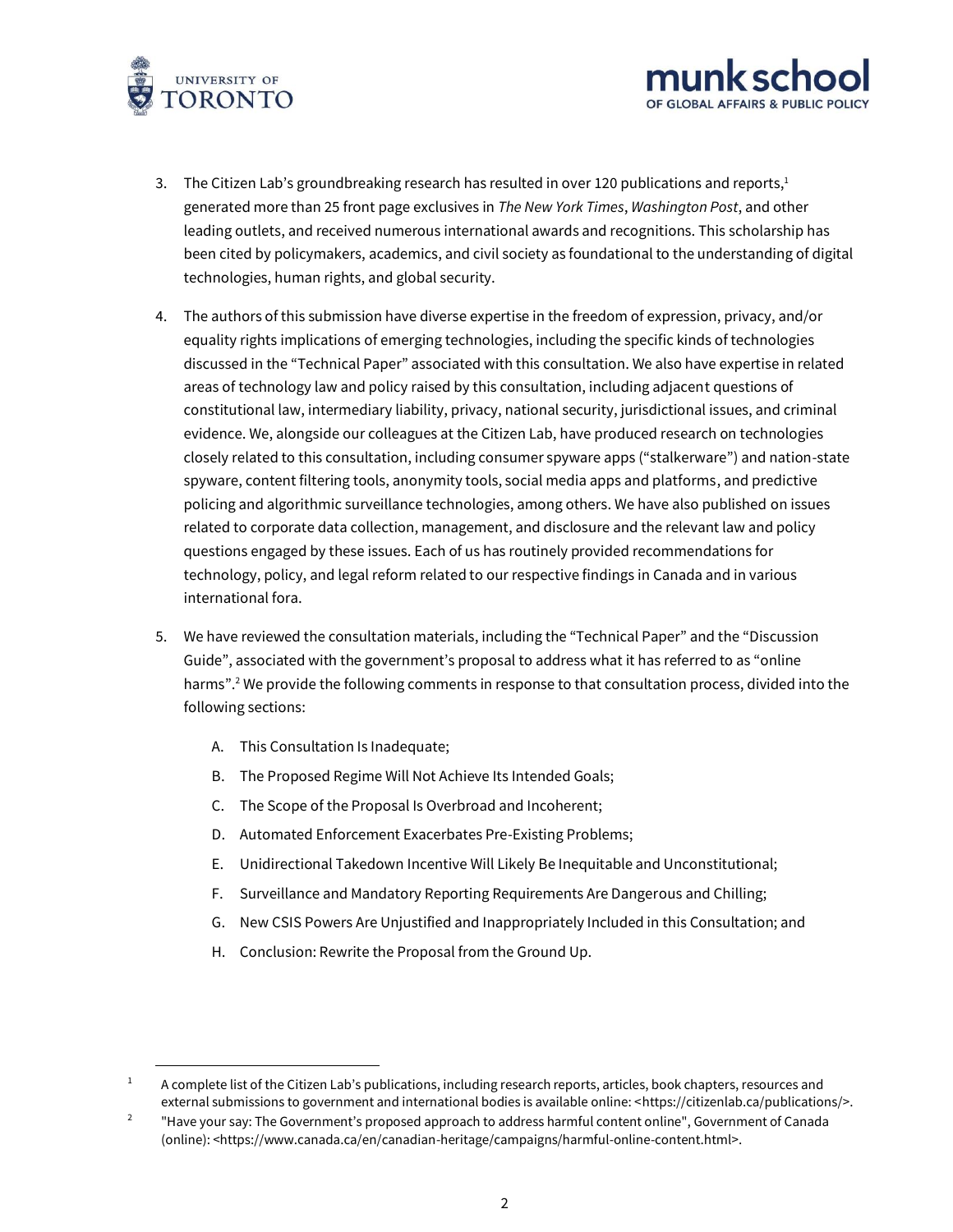



#### A. This Consultation Is Inadequate

- 6. As a preliminary comment, the consultation process undertaken by the government on these proposals has been grossly inadequate.
- 7. The public materials, including the "Technical Paper", are vague, ambiguous, and in some cases contradictory. They fail to address some of the most obvious technical, legal, and constitutional problems they create—including problems that would negatively impact the purported "beneficiaries" of the proposed law. Some elements of the proposed measures are highly derivative of foreign legal regimes (including Germany's NetzDG regime and the United Kingdom's controversial Online Safety Bill), but lack the coherence or corresponding safeguards present in those schemes, and fail to respond to the criticism those regimes have faced on human rights grounds. Even the basic scope of what entities will be subject to the proposed measures is fundamentally uncertain because the definition of an "Online Communication Service Provider (OCSP)" is not sufficiently precise as presented,<sup>3</sup> and is subject to further change and indeterminacy through future regulations.
- 8. The materials also fail to offer any rational justification or evidence to demonstrate that the sweeping legal reforms proposed are likely to substantially mitigate the problems they purport to address. As a result, the materials lack a sufficient basis for comment and analysis, undermining the very function of a public consultation.
- 9. Though this consultation was preceded by a series of private, invite-only meetings between civil society groups and representatives from Heritage Canada and the Department of Justice, there is little to no evidence that the concerns raised by stakeholders at these meetings were accounted for in the government's proposal.<sup>4</sup> The government has been on notice that many of its proposals raise serious ethical, practical, and constitutional doubts since at least 2020, but these issues remain fundamentally unaddressed in the public materials. This failure to adjust course has undermined confidence among many experts and advocates that the function of the present consultation is, in fact, to consult, rather than to retroactively legitimize a series of foregone conclusions.
- 10. Finally, the period for written comments—particularly when limited to the end of summer during a federal election and global pandemic—has been insufficient to do justice to the sweeping proposals set out in the consultation materials. We would note that two of us are signatories to a public letter that

<sup>3</sup> For example, the "Discussion Paper" specifies that the category of OCSP is meant to "exclude travel review websites", yet such websites would seem to fit within the proposed definition of providing an OCS, a service that "enable[s] users of the service to communicate with other users of the service, over the internet", and the "Technical Paper" does not provide an explicit basis for exceptions from this definition.

<sup>4</sup> We would note that in December 2020, for example, two authors of this submission and a staff lawyer from another civil society organization met with Arif Virani (Parliamentary Secretary to the Minister of Justice and Attorney General of Canada) and Caroline Bourbonnière (Senior Advisor on Digital Policy to the Minister of Canadian Heritage) regarding this proposal. Many of the issues in this submission were flagged to the government's representatives at this time. One of the authors of this submission raised the same issues in speaking at a closed roundtable which also occurred in December 2020, where the Minister of Canadian Heritage Stephen Guilbeault was present, in addition to representatives of the same departments above.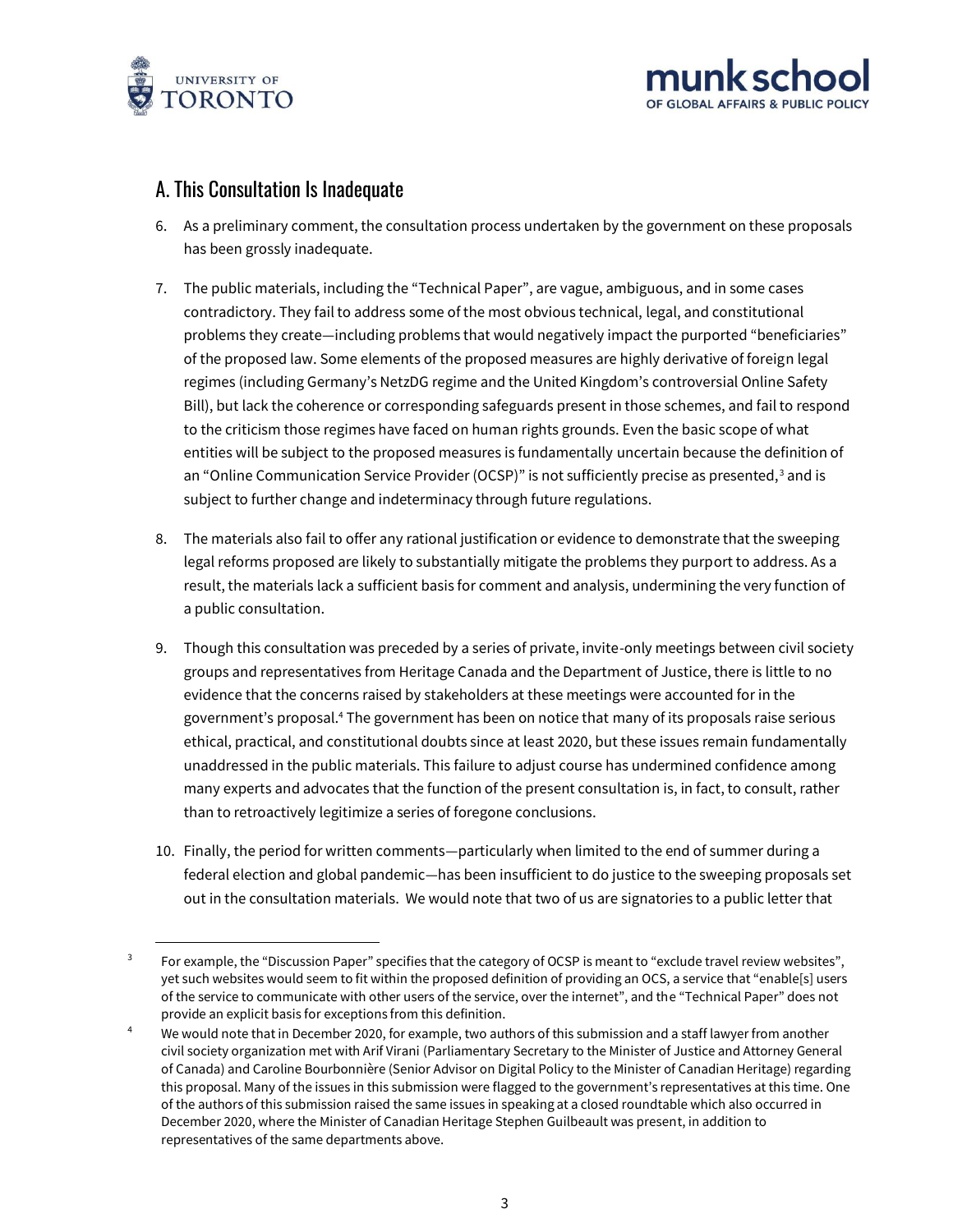

protested the continuation of this consultation on the basis that it should not have proceeded after the government dissolved Parliament and called a federal election.<sup>5</sup> In our view, it was deeply inappropriate for this consultation to have continued during the caretaker period and we are disappointed that the government has failed to respond to these concerns.

OF GLOBAL AFFAIRS & PUBLIC POL

## B. The Proposed Regime Will Not Achieve Its Intended Goals

- 11. Technology-facilitated violence, abuse, and harassment is a real problem. Whether the violence, abuse, and harassment is based on gender (collectively, "TFGBV"), race, sexual orientation, other characteristics protected in Canadian equality law, or—more often than not—an intersecting combination of multiple characteristics, it plagues members of historically marginalized groups, who are routinely silenced and driven off the Internet as a result. This issue is serious and pressing, and it deserves and requires urgent and sustained attention from governments, technology companies, scholars, and civil society at every level.
- 12. In the same vein, thoughtless legislative measures to address these same issues for reasons of political expediency, or with insufficient care, thoughtfulness, intersectional and equitable considerations, and while lacking understanding of the practical and sociotechnical implications of such measures when implemented, do a profound disservice to the issue—as well as to targets, victims, and survivors, and to those historically marginalized groups whom online abuse, including NCDII and hate speech, most devastates.
- 13. In this respect, the proposals advanced by the government fail to account for the scholarship, concerns, and experiences of underrepresented, historically marginalized, and vulnerable individuals and communities. These are, of course, the very people who face the vast majority of technologyfacilitated abuse, harassment, and violence—including women; Black, Indigenous, or otherwise racialized individuals; LGBTIQ+ individuals; individuals with disabilities; members of religious, linguistic and ethnic minority communities; immigrants and refugees; survivors of sexual violence, racist violence, and hate crimes; and sex workers—as well as individuals whose identities overlap multiple intersections among those groups.<sup>6</sup>
- 14. Research—including research produced by the Citizen Lab—has consistently demonstrated that Internet filtering and content monitoring technologies often result in the disproportionate censorship and surveillance of historically marginalized individuals and communities.<sup>7</sup> The technical interventions

<sup>5</sup> See OpenMedia et al, "Open letter: Defer consultations on the Internet until after the election" (2021), online: [<https://openmedia.org/article/item/open-letter-requesting-rescheduling-of-open-internet-consultations>](https://openmedia.org/article/item/open-letter-requesting-rescheduling-of-open-internet-consultations).

<sup>&</sup>lt;sup>6</sup> See report and all sources cited within: Cynthia Khoo, "Deplatforming Misogyny: Report on Platform Liability for Technology-Facilitated Gender-Based Violence" (2021), at 23-28, online (pdf): *Women's Legal Education and Action Fund (LEAF)* [<https://www.leaf.ca/wp-content/uploads/2021/04/Full-Report-Deplatforming-Misogyny.pdf>](https://www.leaf.ca/wp-content/uploads/2021/04/Full-Report-Deplatforming-Misogyny.pdf).

<sup>&</sup>lt;sup>7</sup> See e.g., Jakub Dalek, Nica Dumlao, Miles Kenyon, Irene Poetranto, Adam Senft, Caroline Wesley, Arturo Filastò, Maria Xynou, and Amie Bishop. "No Access: LGBTIQ Website Censorship in Six Countries" (August 2021), Citizen Lab Research Report No. 142, University of Toronto, online: [<https://citizenlab.ca/2021/08/no-access-lgbtiq-website-censorship-in](https://citizenlab.ca/2021/08/no-access-lgbtiq-website-censorship-in-six-countries/)[six-countries/>](https://citizenlab.ca/2021/08/no-access-lgbtiq-website-censorship-in-six-countries/); Jakub Dalek, Lex Gill, Bill Marczak, Sarah McKune, Naser Noor, Joshua Oliver, Jon Penney, Adam Senft,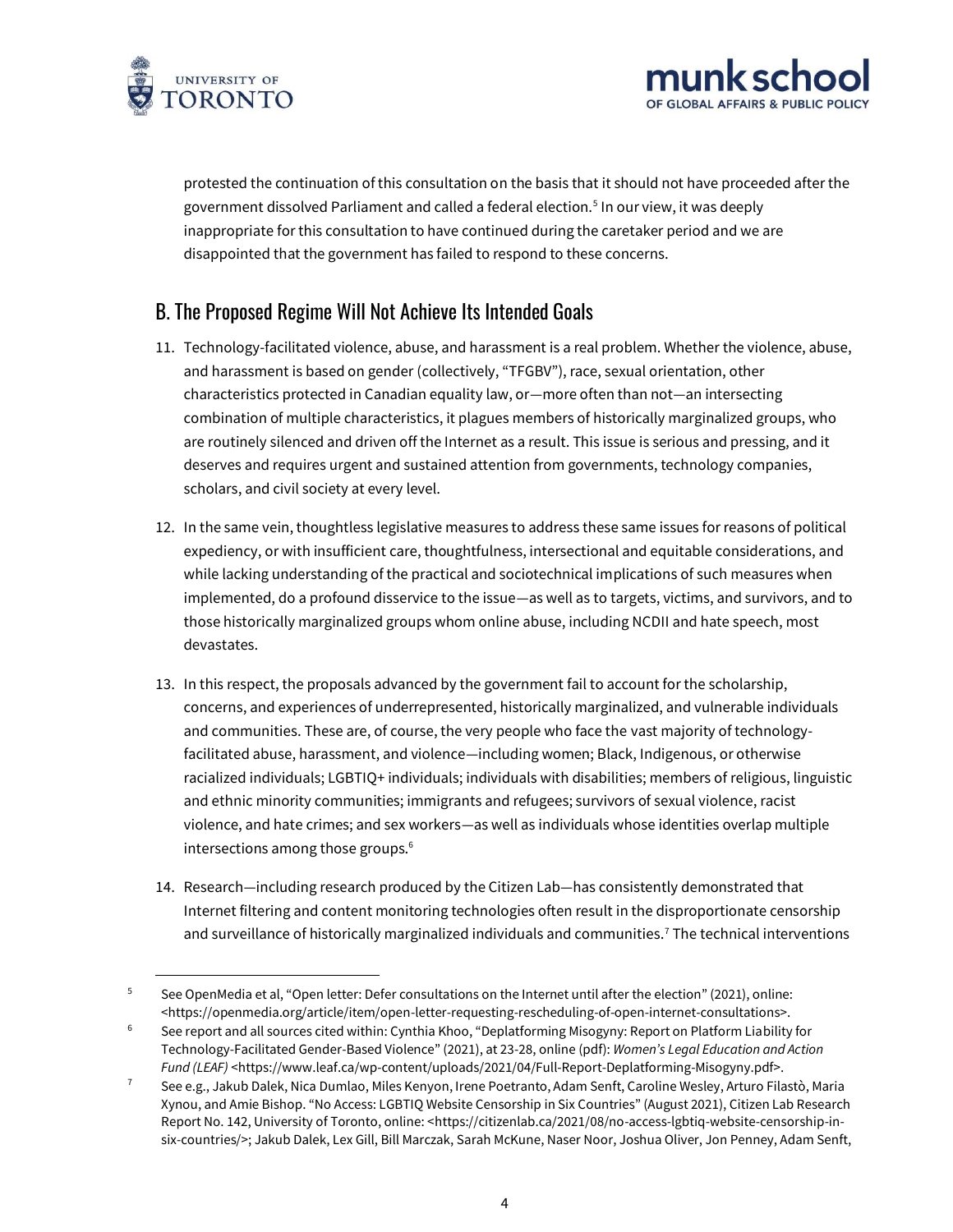

proposed by the Canadian government in the context of this consultation are emblematic of such an approach. The consultation materials advance an aggressive, algorithmic, and punitive regime for content removal it proposes, without any substantive equality considerations or clear safeguards against abuse of process. They also demonstrate the government's willingness to enlist and empower law enforcement and intelligence agencies to intervene on these issues—whether or not the victim or survivor has consented to such intervention.

OF GLOBAL AFFAIRS & PUBLIC POLIC

- 15. In our view, any proposal that advances a superficial conception of safety for disadvantaged groups at the expense of their freedom to speak, create, relate, and organize, represents a false and potentially exploitative (and unconstitutional) promise. Furthermore, these measures encroach on individuals' right to privacy in serious ways, without substantially increasing "safety" in any case. This approach is predicated on a deeply paternalistic view that reduces vulnerable individuals to their right to security again, a right that will not even necessarily be enjoyed under the proposed measures—rather than respecting the full constellation of their human rights and political entitlements, including the right to full and equal participation in democratic life.
- 16. The proposals similarly fail to account for the importance of protecting the kinds of expression that are most central to a free and democratic society—including journalism, academic scholarship and public interest research, debate, artistic creation, criticism, and political dissent, particularly when engaged in by members of historically marginalized groups. While the consultation purports to narrowly target five categories of already-illegal content, $8$  there is almost no doubt that the proposed measures will have collateral consequences on lawful, democratic, and equality-advancing expression, including initiatives to document human rights violations, $^9$  creative forms of advocacy and protest, content that normalizes and celebrates the full diversity of sexual expression, $10$  and efforts to de-escalate and counter violently extreme and harmful expression.

and Ron Deibert. "Planet Netsweeper" (April 2018), Citizen Lab Research Report No. 108, University of Toronto, online (pdf): [<https://tspace.library.utoronto.ca/bitstream/1807/95393/1/Report%23108--Planet%20Netsweeper.pdf>](https://tspace.library.utoronto.ca/bitstream/1807/95393/1/Report%23108--Planet%20Netsweeper.pdf); Ronald Deibert, Lex Gill, Tamir Israel, Chelsey Legge, Irene Poetranto, Amitpal Singh, "Submission to the UN Special Rapporteur on Violence Against Women, its Causes, and Consequences" (November 2017), online (pdf): *Citizen La*b [<https://citizenlab.ca/wp-content/uploads/2017/11/Final-UNSRVAG-CitizenLab.pdf>](https://citizenlab.ca/wp-content/uploads/2017/11/Final-UNSRVAG-CitizenLab.pdf).

<sup>&</sup>lt;sup>8</sup> Though even this is not, strictly speaking, accurate, as the definitions proposed would likely encompass certain forms of content which is currently unambiguously lawful, and the definitions of key terms are subject to change through regulation.

<sup>9</sup> See e.g., Hadi Al Khatib & Dia Kayyali, "YouTube Is Erasing History", *New York Times* (23 October 2019), online: [<https://www.nytimes.com/2019/10/23/opinion/syria-youtube-content-moderation.html>](https://www.nytimes.com/2019/10/23/opinion/syria-youtube-content-moderation.html); and Belkis Wille, "'Video Unavailable': Social Media Platforms Remove Evidence of War Crimes" (September 2020), online: *Human Rights Watch* [<https://www.hrw.org/report/2020/09/10/video-unavailable/social-media-platforms-remove-evidence-war-crimes>](https://www.hrw.org/report/2020/09/10/video-unavailable/social-media-platforms-remove-evidence-war-crimes).

<sup>&</sup>lt;sup>10</sup> See e.g., Cynthia Khoo, "Deplatforming Misogyny: Report on Platform Liability for Technology-Facilitated Gender-Based Violence" (2021), at 138-39, online (pdf): *Women's Legal Education and Action Fund (LEAF)* [<https://www.leaf.ca/wp-content/uploads/2021/04/Full-Report-Deplatforming-Misogyny.pdf>](https://www.leaf.ca/wp-content/uploads/2021/04/Full-Report-Deplatforming-Misogyny.pdf).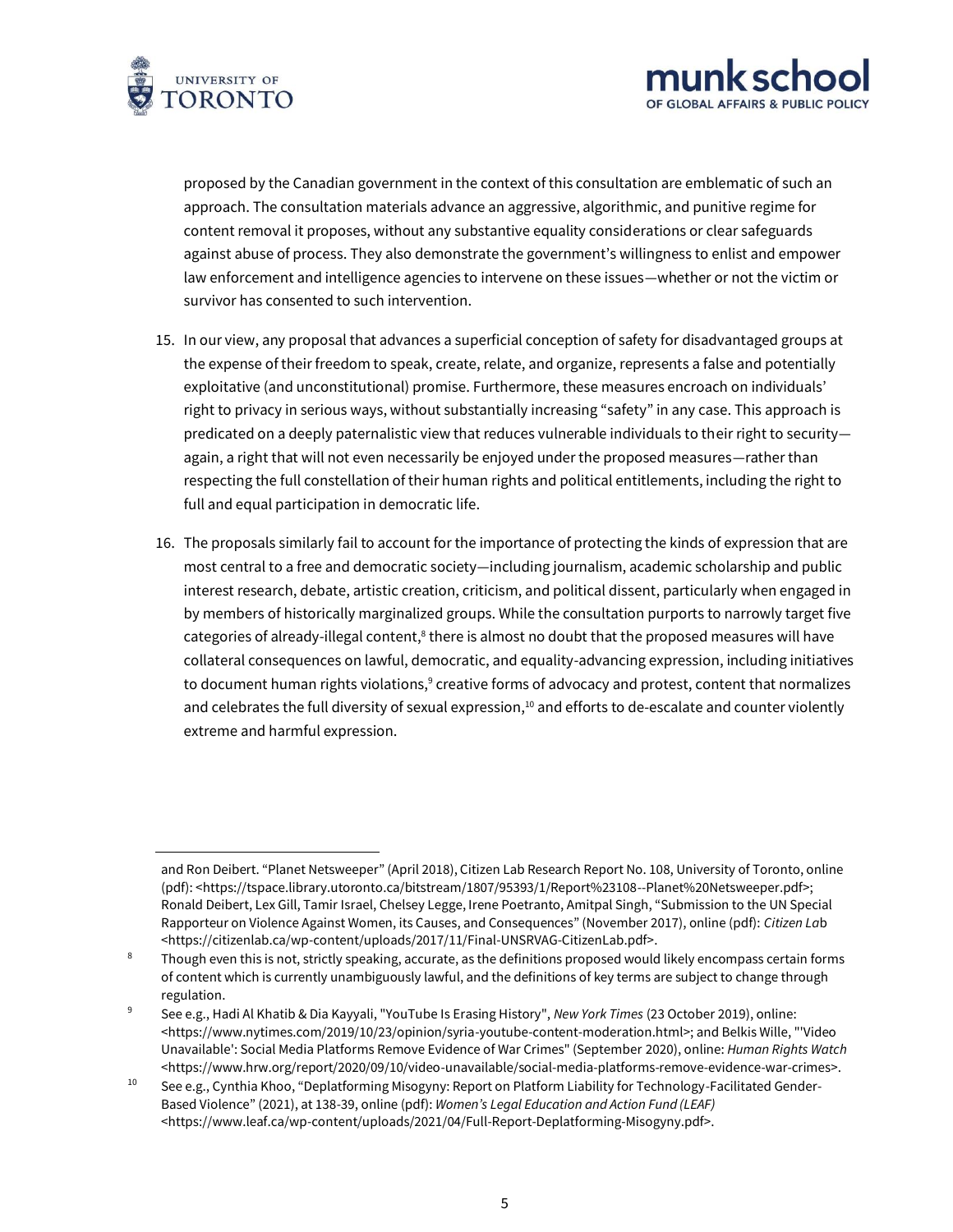



### C. The Scope of the Proposal Is Overbroad and Incoherent

- 17. The five categories of content identified by the government include "terrorist" content; content that incites violence; hate speech; non-consensual distribution of intimate images (NCDII); and child sexual exploitation content. These categories have little in common, beyond the fact they are illegal, and even then, the relevant legal analysis and basis for illegality is completely unique to each. In truth, the categories are united by almost nothing—constitutionally, factually, practically, or ethically—other than the proposed remedy of content removal.
- 18. In our view, any legislative scheme that purports to unite all of these disparate kinds of content under a single framework is incoherent, counterproductive, and constitutionally untenable. Each of these types of content implicates different *Charter* rights, operational considerations, risks of collateral harm from overbroad removal (as well as different risks of harm from under-removal), and different public policy concerns militating in favour of and against government intervention. The *Charter* and Canada's international human rights obligations require the government to engage in a proportionality analysis when restricting expression—weighing it against the nature and gravity of the harm that results, including the impact on other *Charter* rights such as the right to equality, as well as the government's legitimate interest in mitigating that harm. This analysis is, by design, extremely contextual.
- 19. Certain kinds of content addressed by the consultation present a strong constitutional foundation for expeditious removal powers, assuming appropriate safeguards are in place. NCDII is perhaps the clearest example, because the expressive value in such content is marginal and its categorization relies on an essentially straightforward analysis of whether or not the imagery was distributed with consent. But other forms of content require a much more nuanced evaluation. In particular, speech which appears to approach the statutory definitions of "terrorist" speech, incitement to violence, or hate propaganda is much more likely to intersect with legitimate acts of artistic expression, satire, irony, critique, parody, or in-group reappropriation of discriminatory words and imagery—all of which are entitled to constitutional protection.
- 20. Furthermore, it is essential to note that Canada's criminal law provisions regarding "terrorist speech" are constitutionally weak and largely untested.<sup>11</sup> For years, civil society organizations have raised the concern that these provisions—creatures of former Bill C-51, and later Bill C-59—have or could be used in a manner that exacerbates the wrongful criminalization and surveillance of Muslim and Arab individuals in particular.<sup>12</sup>
- 21. In our view, any future legislative scheme must be designed and justified in relation to *specific* harms and on the basis of *specific* government objectives rather than in relation to a generalized remedy. The

 $11$  For a more thorough discussion regarding the complexities of regulating "terrorist" content online and the constitutional vulnerabilities of the legislation currently in place, see Kent Roach, "Terrorist Speech under Bills C-51 and C-59 and the Othman Hamdan Case: The Continued Incoherence of Canada's Approach" (2019) 57:1 Alberta Law Review 203.

<sup>&</sup>lt;sup>12</sup> See Part F ("Surveillance and Mandatory Reporting Requirements Are Dangerous and Chilling") below for elaboration on this point.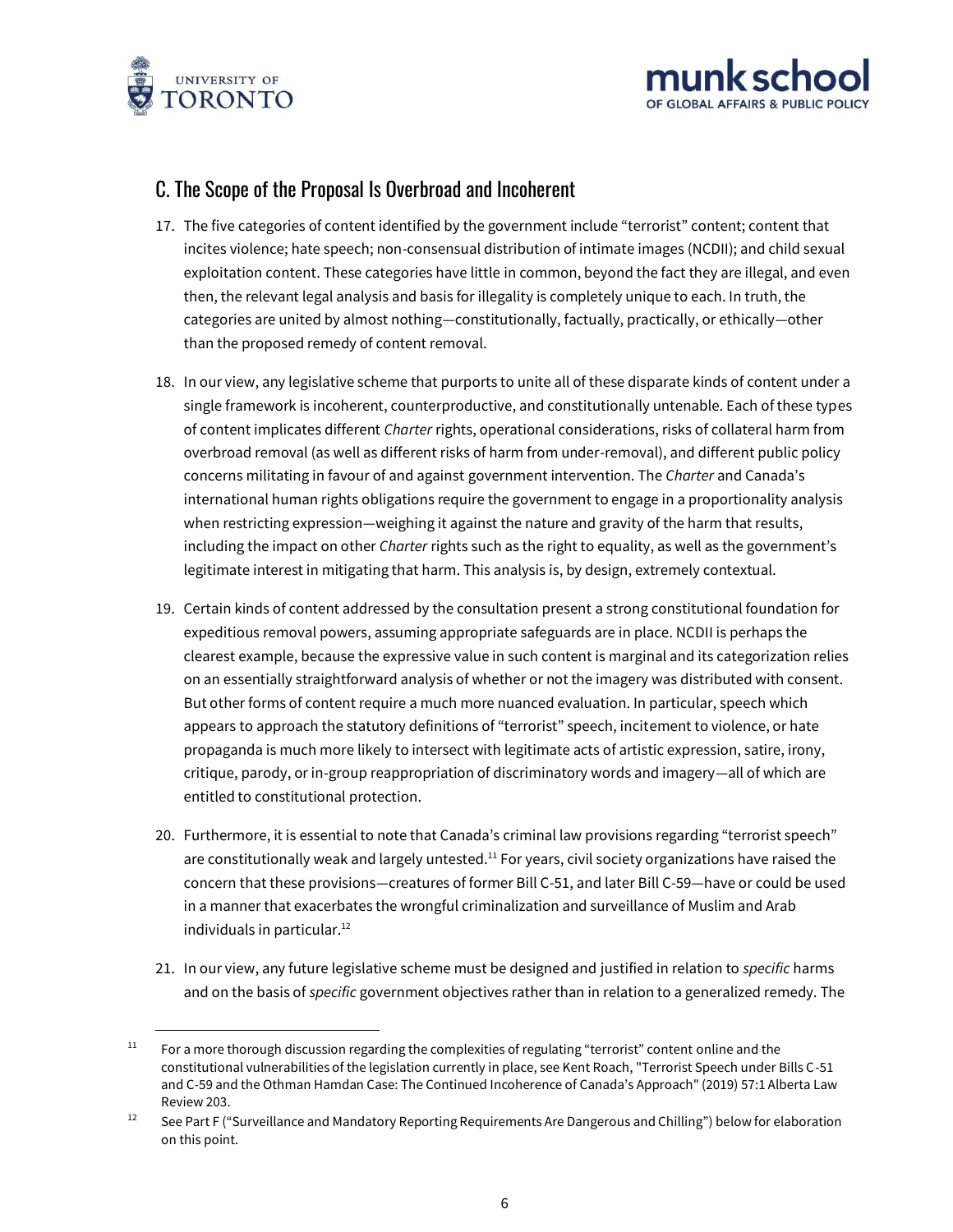



remedial powers associated with these schemes should then be vested within administrative tribunals and courts that have the capacity—or that are given the funding and resources to build capacity—and subject-matter expertise to properly weigh the issues at stake. Newly created "one-size-fits all" administrative bodies are an inappropriate forum to account for the complex and disparate concerns raised herein $13$ 

## D. Automated Enforcement Exacerbates Pre-Existing Problems

- 22. The consultation materials seem to encourage, if not all but mandate, the use of machine learning and similar automated technologies to enforce any legislated content regulations across OCSPs.<sup>14</sup> This drive towards automated enforcement may be rooted in the same rationale behind the government's decision to focus on the five types of content in question: a view that these categories are already relatively stable and narrowly circumscribed in Canadian law. To the extent that this is true in the law, the same cannot be said for these terms as they are likely to be interpreted or enforced by technology companies under the government's proposed approach—let alone through automated content moderation tools.
- 23. Before discussing the shortcomings of automated content moderation, it is worth establishing why human content moderation also poses difficulties. While courts, and to some degree expert administrative decision-makers, have generally proven capable of weighing context-sensitive and legal considerations on a case-by-case basis, the scale of the enforcement and removal envisioned by the consultation documents likely cannot, and will not, be achieved by human moderators.
- 24. Human reviewers of flagged content on social media are notoriously prone to error, due to factors such as problematic or misinterpreted company policies,<sup>15</sup> insufficient training, lack of time to properly assess content (as little as a matter of seconds), high-pressure environments that impose unimaginable stress, and lack of understanding of the content's cultural, social, or political context.<sup>16</sup> The reliance on human moderators across the digital platform industry is itself fraught; riddled with poor and

<sup>13</sup> That being said, one of the authors of this submission has advocated in other work the creation of a *specialized expert*  administrative body that would focus solely on technology-facilitated violence, abuse, and harassment against members of historically marginalized groups, for similar reasons of these issues requiring sensitive and nuanced treatment given their complexity and the vulnerability of impacted individuals. We emphasize that this recommendation likewise explicitly rejects the "one-size-fits-all" approach proposed in the consultation materials. See Cynthia Khoo, "Deplatforming Misogyny: Report on Platform Liability for Technology-Facilitated Gender-Based Violence" (2021), at 225-27, online (pdf): *Women's Legal Education and Action Fund (LEAF)* [<https://www.leaf.ca/wp](https://www.leaf.ca/wp-content/uploads/2021/04/Full-Report-Deplatforming-Misogyny.pdf)[content/uploads/2021/04/Full-Report-Deplatforming-Misogyny.pdf>](https://www.leaf.ca/wp-content/uploads/2021/04/Full-Report-Deplatforming-Misogyny.pdf).

<sup>14</sup> "Technical Paper", at para 10.

<sup>&</sup>lt;sup>15</sup> See e.g., Julia Angwin & Hannes Grassegger, "Facebook's Secret Censorship Rules Protect White Men From Hate Speech But Not Black Children", *ProPublica* (28 June 2017), online: [<https://www.propublica.org/article/facebook](https://www.propublica.org/article/facebook-hate-speech-censorship-internal-documents-algorithms)[hate-speech-censorship-internal-documents-algorithms>](https://www.propublica.org/article/facebook-hate-speech-censorship-internal-documents-algorithms); and Samuel Gibbs, "Facebook bans women for posting 'men are scum' after harassment scandals", *Guardian* (5 December 2017), online: [<https://www.theguardian.com/technology/2017/dec/05/facebook-bans-women-posting-men-are-scum-harassment](https://www.theguardian.com/technology/2017/dec/05/facebook-bans-women-posting-men-are-scum-harassment-scandals-comedian-marcia-belsky-abuse)[scandals-comedian-marcia-belsky-abuse>](https://www.theguardian.com/technology/2017/dec/05/facebook-bans-women-posting-men-are-scum-harassment-scandals-comedian-marcia-belsky-abuse).

<sup>16</sup> See e.g., Kate Klonick, "Facebook Under Pressure", *Slate* (12 September 2016), online: [<https://slate.com/technology](https://slate.com/technology/2016/09/facebook-erred-by-taking-down-the-napalm-girl-photo-what-happens-next.html) [/2016/09/facebook-erred-by-taking-down-the-napalm-girl-photo-what-happens-next.html>](https://slate.com/technology/2016/09/facebook-erred-by-taking-down-the-napalm-girl-photo-what-happens-next.html).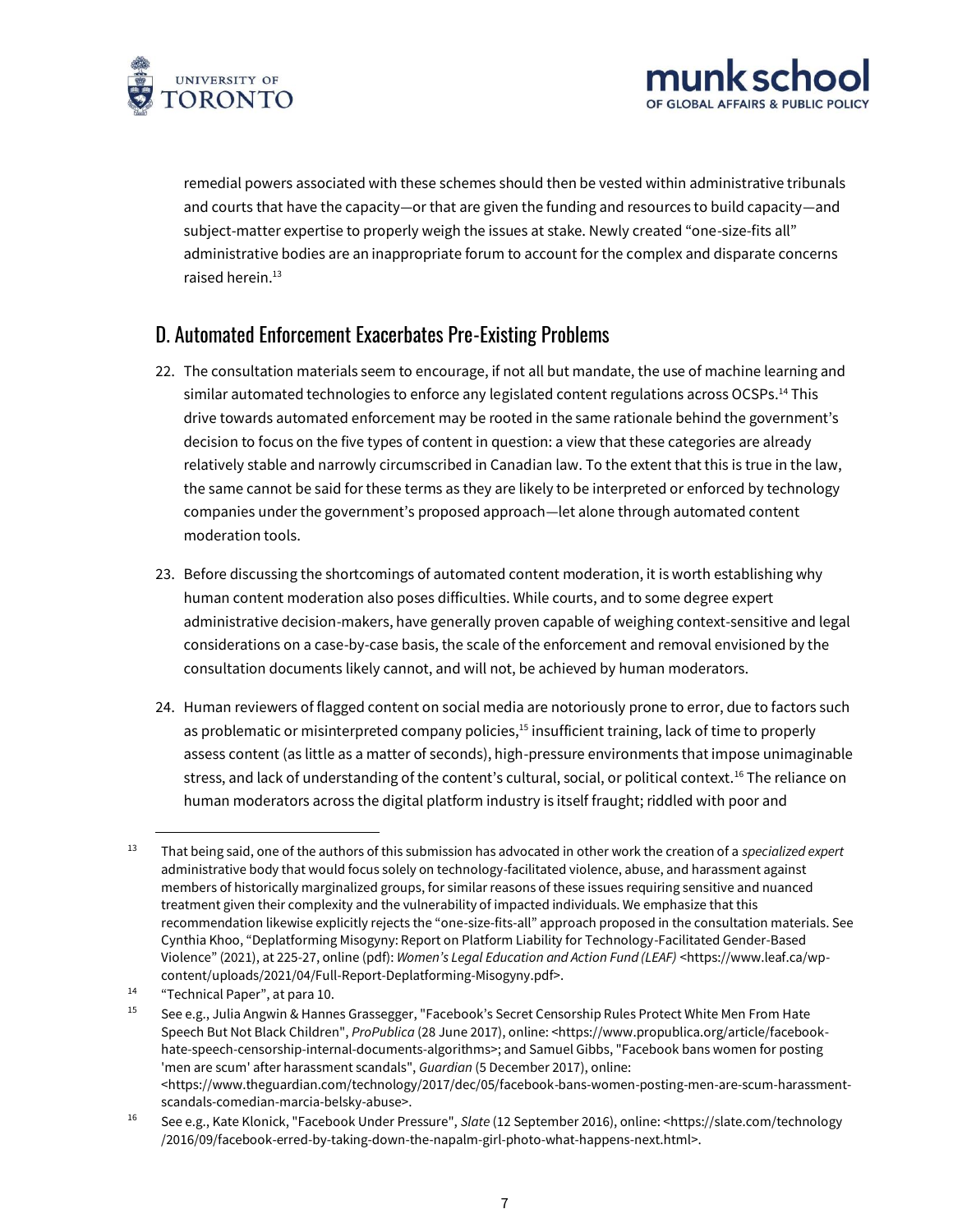

degrading working conditions; and characterized by low pay, professional insecurity, and psychological trauma.<sup>17</sup> Human content moderation on the scale required by the largest digital platforms raises serious issues of labour exploitation both in the home jurisdictions of major technology companies and internationally where such work is outsourced to third-party contractors in other countries.<sup>18</sup>

**k**cch

OF GLOBAL AFFAIRS & PUBLIC POLIC

- 25. At the same time, automated content moderation such as through the deployment of machine learning algorithms fare little better. Examples abound of algorithmic errors in the content moderation field. They range from the superficially amusing, such as mistaking a photo of onions or of desert sand dunes for nudity,<sup>19</sup> to the politically disenfranchising—such as the algorithmic censorship of content by racial justice activists, adult content creators, sex education providers, documentors of war crimes and human rights violations, and political dissidents in authoritarian regimes.<sup>20</sup>
- 26. Further, algorithmic content moderation faces the same problems that inhere to nearly all forms of algorithmic decision-making, particularly in complex, contextual, socio-political environments. This includes the well-known issue of algorithmic bias—in particular, algorithmic bias against Black, Indigenous, and other racialized individuals and groups, $21$  and gendered bias against women (both cis-

<sup>&</sup>lt;sup>17</sup> See e.g., Sarah Emerson, "'A Permanent Nightmare': Pinterest Moderators Fight to Keep Horrifying Content Off the Platform", *OneZero* (28 July 2020), online: [<https://onezero.medium.com/a-permanent-nightmare-pinterest](https://onezero.medium.com/a-permanent-nightmare-pinterest-moderators-fight-to-keep-horrifying-content-off-the-platform-4d8e7ec822fe)[moderators-fight-to-keep-horrifying-content-off-the-platform-4d8e7ec822fe>](https://onezero.medium.com/a-permanent-nightmare-pinterest-moderators-fight-to-keep-horrifying-content-off-the-platform-4d8e7ec822fe).

<sup>18</sup> See generally Sarah T Roberts, *Behind the Screen: Content Moderation in the Shadows of Social Media* (New Haven and London: Yale University Press, 2019); and Elizabeth Dwoskin, Jeanne Whalen & Regine Cabato, "Content moderators at YouTube, Facebook and Twitter see the worst of the web—and suffer silently", *Washington Pos*t (25 July 2019), online: [<https://www.washingtonpost.com/technology/2019/07/25/social-media-companies-are-outsourcing-their-dirty](https://www.washingtonpost.com/technology/2019/07/25/social-media-companies-are-outsourcing-their-dirty-work-philippines-generation-workers-is-paying-price/)[work-philippines-generation-workers-is-paying-price/>](https://www.washingtonpost.com/technology/2019/07/25/social-media-companies-are-outsourcing-their-dirty-work-philippines-generation-workers-is-paying-price/).

<sup>19</sup> Coby Zucker, "Nudity algorithm wrongly blocked company's onion images, Facebook admits, says adverts will be restored", National Post (7 October 2020), online: [<https://nationalpost.com/news/overtly-sexualized-st-johns](https://nationalpost.com/news/overtly-sexualized-st-johns-companys-onions-yes-onions-flagged-by-facebooks-nudity-algorithm)[companys-onions-yes-onions-flagged-by-facebooks-nudity-algorithm>](https://nationalpost.com/news/overtly-sexualized-st-johns-companys-onions-yes-onions-flagged-by-facebooks-nudity-algorithm); and Melanie Ehrenkranz, "British Cops Want to Use AI to Spot Porn—But It Keeps Mistaking Desert Pics for Nudes", *Gizmodo* (18 December 2017), online: [<https://gizmodo.com/british-cops-want-to-use-ai-to-spot-porn-but-it-keeps-m-1821384511>](https://gizmodo.com/british-cops-want-to-use-ai-to-spot-porn-but-it-keeps-m-1821384511).

<sup>&</sup>lt;sup>20</sup> See e.g., Danielle Blunt, Emily Coombes, Shanelle Mullin & Ariel Wolf, "Posting Into the Void" (2020), online: *Hacking//Hustling* [<https://hackinghustling.org/wp-content/uploads/2020/09/Posting-Into-the-Void.pdf>](https://hackinghustling.org/wp-content/uploads/2020/09/Posting-Into-the-Void.pdf); Shirin Ghaffary, "How TikTok's hate speech detection tool set off a debate about racial bias on the app", *Vox* (7 July 2021), online: [<https://www.vox.com/recode/2021/7/7/22566017/tiktok-black-creators-ziggi-tyler-debate-about-black-lives](https://www.vox.com/recode/2021/7/7/22566017/tiktok-black-creators-ziggi-tyler-debate-about-black-lives-matter-racial-bias-social-media)[matter-racial-bias-social-media>](https://www.vox.com/recode/2021/7/7/22566017/tiktok-black-creators-ziggi-tyler-debate-about-black-lives-matter-racial-bias-social-media); and Adam Smith, "Instagram Boss Says It Will Change Algorithm to Stop Mistreatment of Black Users, Alongside Other Updates", *Independent* (16 June 2020), online: [<https://www.independent.co.uk/life-style/gadgets-and-tech/news/instagram-black-lives-matter-racism-harassment](https://www.independent.co.uk/life-style/gadgets-and-tech/news/instagram-black-lives-matter-racism-harassment-bias-algorithm-a9567946.html)[bias-algorithm-a9567946.html>](https://www.independent.co.uk/life-style/gadgets-and-tech/news/instagram-black-lives-matter-racism-harassment-bias-algorithm-a9567946.html); Hadi Al Khatib & Dia Kayyali, "YouTube Is Erasing History", *New York Times* (23 October 2019), online: [<https://www.nytimes.com/2019/10/23/opinion/syria-youtube-content-moderation.html>](https://www.nytimes.com/2019/10/23/opinion/syria-youtube-content-moderation.html); Belkis Wille, "'Video Unavailable': Social Media Platforms Remove Evidence of War Crimes" (September 2020), online: *Human Rights Watch* [<https://www.hrw.org/report/2020/09/10/video-unavailable/social-media-platforms-remove-evidence-war](https://www.hrw.org/report/2020/09/10/video-unavailable/social-media-platforms-remove-evidence-war-crimes)[crimes](https://www.hrw.org/report/2020/09/10/video-unavailable/social-media-platforms-remove-evidence-war-crimes)>; and Cynthia Khoo, "Deplatforming Misogyny: Report on Platform Liability for Technology-Facilitated Gender-Based Violence" (2021), at 138-39, online (pdf): *Women's Legal Education and Action Fund (LEAF)* [<https://www.leaf.ca/wp-content/uploads/2021/04/Full-Report-Deplatforming-Misogyny.pdf>](https://www.leaf.ca/wp-content/uploads/2021/04/Full-Report-Deplatforming-Misogyny.pdf).

<sup>&</sup>lt;sup>21</sup> The Citizen Lab has closely examined algorithmic bias in the context of algorithmic decision-making tools used to assess immigration and refugee applications, and to inform policing decisions and other parts of the criminal justice system. See Petra Molnar & Lex Gill, "Bots at the Gate: A Human Rights Analysis of Automated Decision-Making in Canada's Immigration and Refugee System" (2018), online: *International Human Rights Program and the Citizen Lab*  [<https://citizenlab.ca/wp-content/uploads/2018/09/IHRP-Automated-Systems-Report-Web-V2.pdf>](https://citizenlab.ca/wp-content/uploads/2018/09/IHRP-Automated-Systems-Report-Web-V2.pdf); and Kate Robertson, Cynthia Khoo & Yolanda Song, "To Surveil and Predict: A Human Rights Analysis of Algorithmic Policing in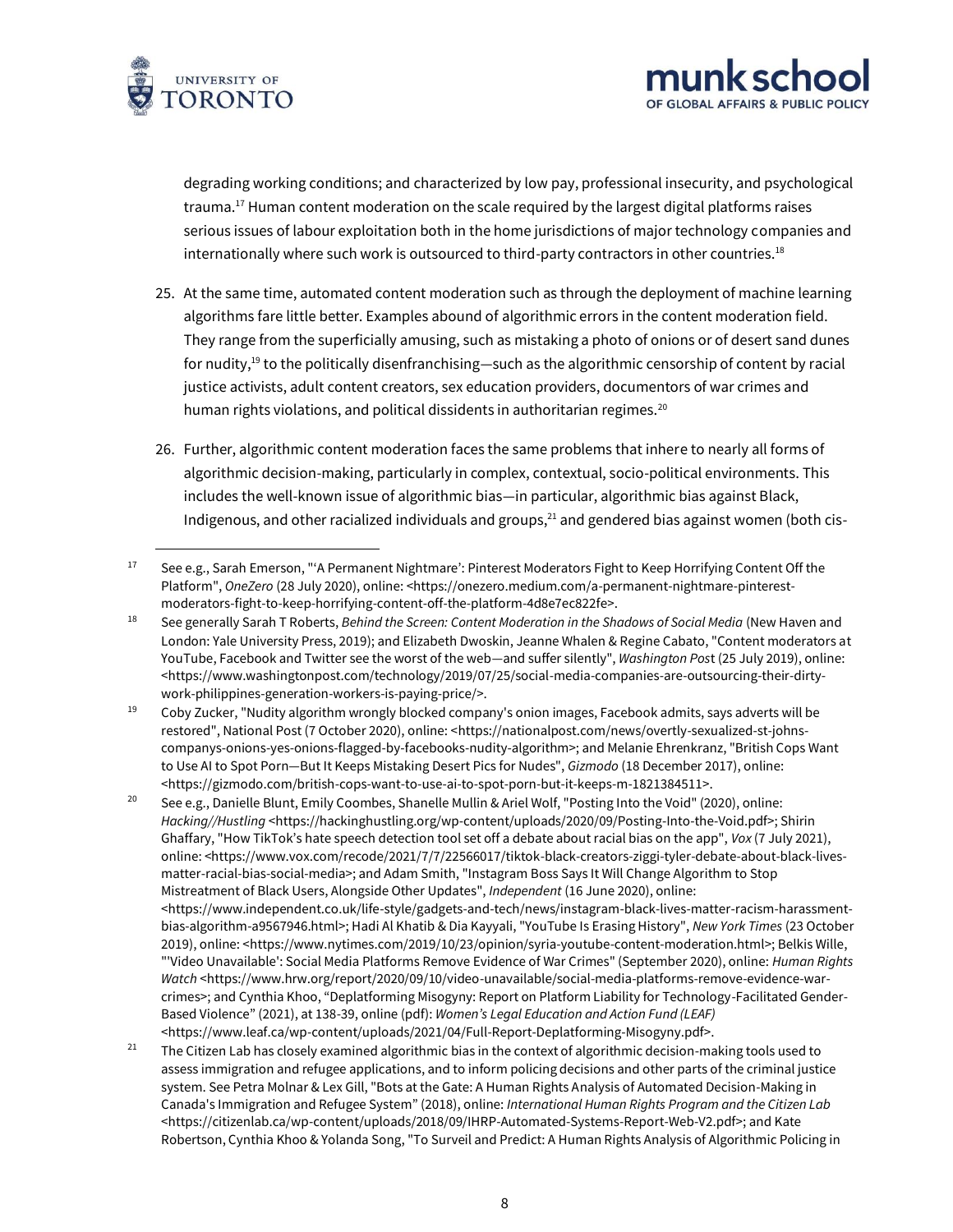



and trans-), non-binary individuals, and members of the LGBTIQ+ community.<sup>22</sup> Studies have shown that "hate speech detection" algorithms often demonstrate anti-Black racial bias,<sup>23</sup> and YouTube has gained a reputation for systematically hiding, demonetizing, or otherwise undermining LGBTIQ+ content on its platform.<sup>24</sup>

27. These difficulties are only exacerbated by the fact that people in Canada speak and access content in hundreds of different languages and distinct dialects, not all of which receive the same degree of resources or attention from technology platforms, but all of which would be subject to the government's proposed content removal regime.

## E. Unidirectional Takedown Incentive Will Likely Be Inequitable and Unconstitutional

- 28. The incentive structure proposed by the government relies on large fines and other sanctions against technology companies to function. Combined with the 24-hour removal deadline, it is critical to note that the obligation and liability set out in the consultation materials appears largely unidirectional. The framework thereby rewards over-enforcement, with no countervailing forces to incentivize retention of content perceived as risqué or deviant by normative standards, but which remain legal, democratic, and often equality-advancing. This approach favours aggressive removal, the identification of false positives, and a risk-averse approach to sensitive or controversial content, as demonstrated by the empirical literature.<sup>25</sup> As emphasized above, it is the purported beneficiary groups of the proposed legislation—members of historically marginalized communities who are already silenced by both other users and the platforms themselves—who would disproportionately bear the brunt of wrongful takedowns. In our view, it is difficult to see how such an approach could be either equitable or constitutionally justifiable in Canada.
- 29. Moreover, 24 hours may be both too long *and* too short a window in which to require a platform company to act, depending on the type of content in question. The proposed legislation thus combines

Canada" (2020), online: *Citizen Lab and International Human Rights Program* [<https://citizenlab.ca/wp](https://citizenlab.ca/wp-content/uploads/2020/09/To-Surveil-and-Predict.pdf)[content/uploads/2020/09/To-Surveil-and-Predict.pdf>](https://citizenlab.ca/wp-content/uploads/2020/09/To-Surveil-and-Predict.pdf).

<sup>&</sup>lt;sup>22</sup> Ari Ezra Waldman, "Disorderly Content" (17 August 2021) available at: <https://papers.ssrn.com/sol3/papers. [cfm?abstract\\_id=3906001>](https://papers.ssrn.com/sol3/papers.%20cfm?abstract_id=3906001); and Daninel Leufer, "Computers are binary, people are not: how AI systems undermine LGBTQ identity" (6 April 2021), online: *Access Now* [<https://www.accessnow.org/how-ai-systems-undermine-lgbtq](https://www.accessnow.org/how-ai-systems-undermine-lgbtq-identity)[identity>](https://www.accessnow.org/how-ai-systems-undermine-lgbtq-identity).

<sup>&</sup>lt;sup>23</sup> Maarten Sap et al, "The Risk of Racial Bias in Hate Speech Detection" in Proceedings of the 57th Annual Meeting of the Association for Computational Linguistics (Florence: Association for Computational Linguistics, 2019) 1668 at 1668. See also Charlotte Jee, "Google's algorithm for detecting hate speech is racially biased" (13 August 2019), online: *MIT Technology Review* [<https://www.technologyreview.com/2019/08/13/133757/googles-algorithm-for-detecting-hate](https://www.technologyreview.com/2019/08/13/133757/googles-algorithm-for-detecting-hate-speech-looksracially-biased)[speech-looksracially-biased>](https://www.technologyreview.com/2019/08/13/133757/googles-algorithm-for-detecting-hate-speech-looksracially-biased).

<sup>24</sup> See e.g., Aja Romano, "A group of YouTubers is trying to prove the site systematically demonetizes queer content", *Vox* (10 October 2019), online: [<https://www.vox.com/culture/2019/10/10/20893258/youtube-lgbtq-censorship](https://www.vox.com/culture/2019/10/10/20893258/youtube-lgbtq-censorship-demonetization-nerd-city-algorithm-report)[demonetization-nerd-city-algorithm-report>](https://www.vox.com/culture/2019/10/10/20893258/youtube-lgbtq-censorship-demonetization-nerd-city-algorithm-report).

<sup>&</sup>lt;sup>25</sup> See Daphne Keller, "Empirical Evidence of Over-Removal by Internet Companies Under Intermediary Liability Laws: An [Updated List](http://cyberlaw.stanford.edu/blog/2021/02/empirical-evidence-over-removal-internet-companies-under-intermediary-liability-laws)" (8 February 2021), online: *Center for Internet and Society (Stanford Law)* [<https://cyberlaw.stanford.edu/blog/2021/02/empirical-evidence-over-removal-internet-companies-under](https://cyberlaw.stanford.edu/blog/2021/02/empirical-evidence-over-removal-internet-companies-under-intermediary-liability-laws)[intermediary-liability-laws>](https://cyberlaw.stanford.edu/blog/2021/02/empirical-evidence-over-removal-internet-companies-under-intermediary-liability-laws).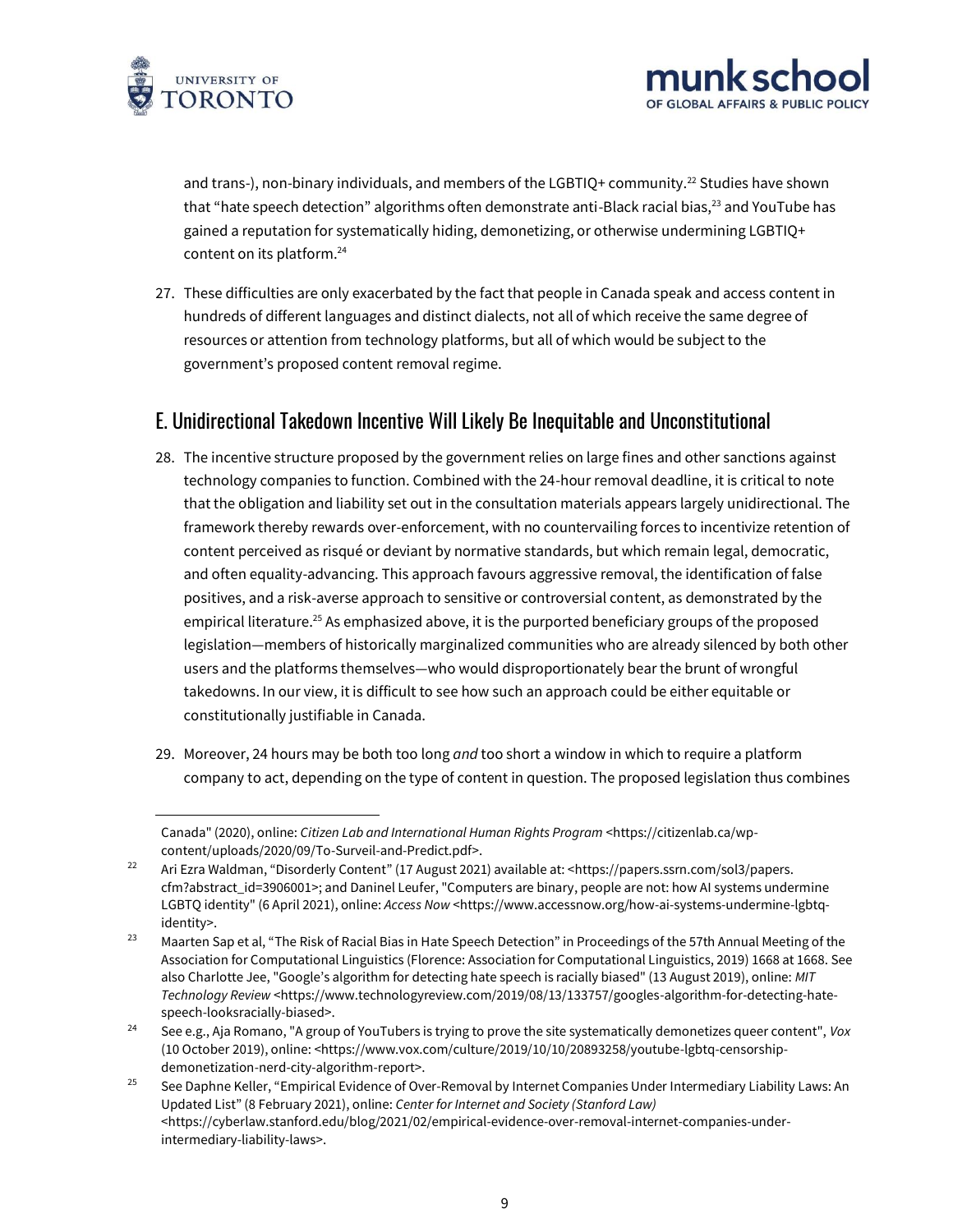



the worst of all worlds—potentially providing too little, too late in the case of NCDII, while courting unconstitutional overreach in the case of potential "hate speech" and "terrorist content". TFGBV experts consistently emphasize that speed is of the essence in the case of NCDII, given the danger in, devastating consequences of, and ease of downloading, reproducing, and further distributing the image or video, leading to further and repeated revictimization of the person depicted.<sup>26</sup> As mentioned above, identifying when something is NCDII (or child sexual exploitation) also poses fewer challenges compared to, in contrast, the likely more careful and nuanced analysis required for some situations of potential hate speech or "terrorist" content, for example.

30. Indeed, even Germany's NetzDG system, which has been deemed one of the more demanding platform regulation regimes, allows for up to seven days to assess and remove content that is not "manifestly unlawful".<sup>27</sup> Even to the extent that "hate speech" and "terrorist content" are unlawful, which has been the government's justification for their selection, it is far from the case that any given piece of content will manifestly fall within or outside of the relevant legal definitions. This is yet another instance demonstrating the incoherence, impracticality, constitutional fragility, and danger of addressing five legally, substantively, and sociopolitically different categories of content within the single blunt legal regime proposed. Addressing any of these issues in good faith requires separate, targeted legal regimes tailored to each category of content.

### F. Surveillance and Mandatory Reporting Requirements Are Dangerous and Chilling

- 31. It is essential to understand that at a technical level, any requirement to proactively filter or proactively remove harmful content (i.e., in the absence of complaints) necessarily imposes obligations on platforms or internet service providers to engage in proactive monitoring of their users' content. In other words, platform liability regimes such as those proposed in the consultation materials may not only lead to corporate and proxy censorship, but may also amount to implementing platform-wide (or internet-wide) surveillance systems of user expression. The rights to privacy, equality, and freedom of expression are intertwined and thus interdependently threatened by the proposed regime in this respect.
- 32. In that light, the fact that the government's proposals would explicitly deputize technology companies in the surveillance and policing of their users on behalf of Canadian law enforcement and intelligence agencies is all the more disturbing. The proposed requirement on service providers to "take all reasonable measures, which can include the use of automated systems, to identify harmful content that is communicated on its OCS and that is accessible to persons in Canada, and to make that harmful content inaccessible to persons in Canada" appears to be nothing short of a positive legal obligation to

<sup>&</sup>lt;sup>26</sup> See e.g., Nicola Henry & Asher Flynn, "Image-Based Sexual Abuse: Online Distribution Channels and Illicit Communities of Support" (2019) 25:16 Violence Against Women 1932 at 1933; and Emily Laidlaw & Hilary Young, "Creating a Revenge Porn Tort for Canada" (2020) 96 Supreme Court Law Review 147 at 165.

<sup>&</sup>lt;sup>27</sup> Heidi Tworek and Paddy Leerssen, "An Analysis of Germany's NetzDG Law" (15 April 2019) at 2, online (pdf): *Transatlantic High Level Working Group on Content Moderation Online and Freedom of Expression* [<https://cdn.annenbergpublicpolicycenter.org/wp-content/uploads/2020/06/NetzDG\\_TWG\\_Tworek\\_April\\_2019.pdf>](https://cdn.annenbergpublicpolicycenter.org/wp-content/uploads/2020/06/NetzDG_TWG_Tworek_April_2019.pdf).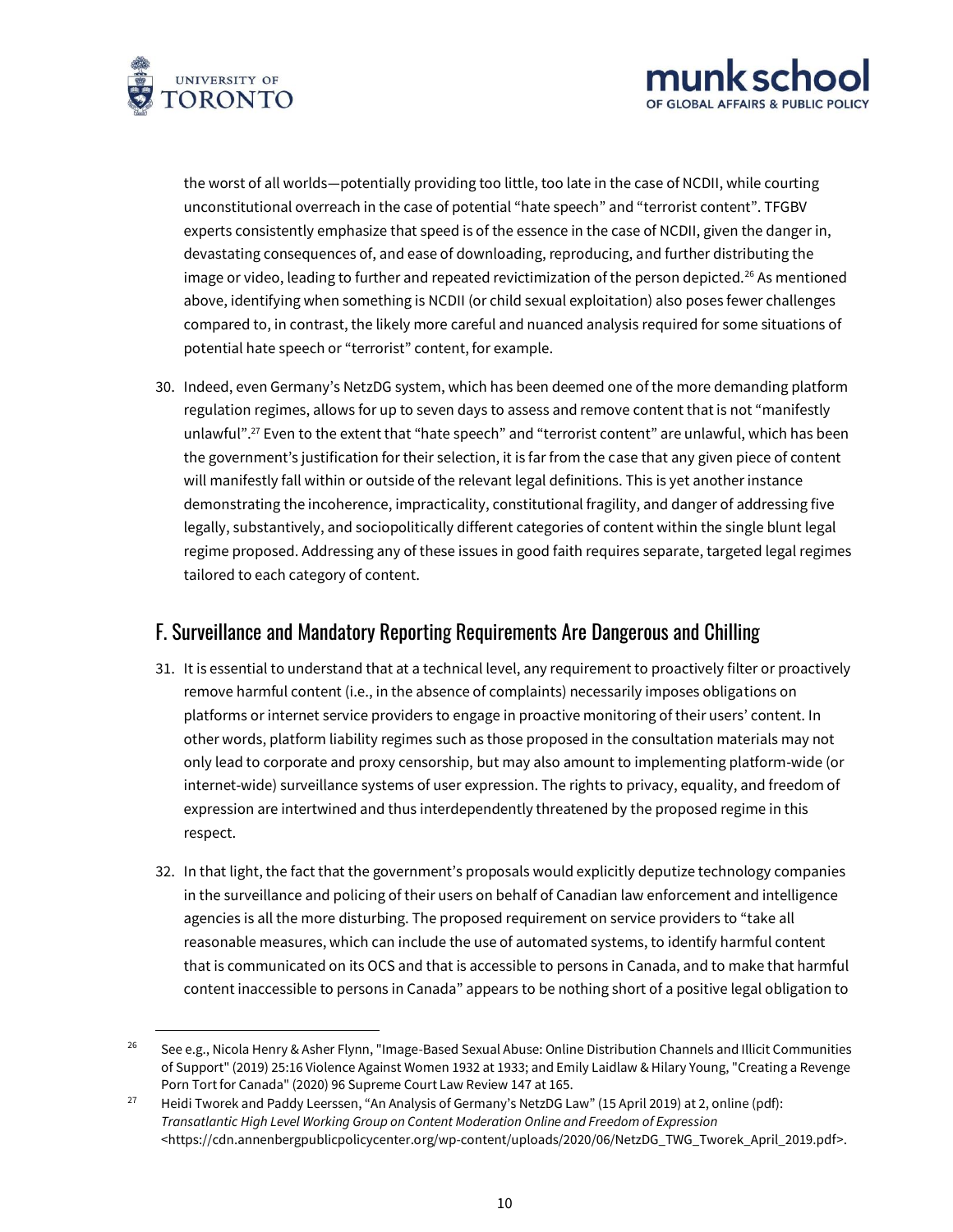



monitor users and moderate their content. This approach will inevitably result in disproportionate levels of user censorship, including foreign users abroad with no relationship to Canada.<sup>28</sup>

- 33. Further, we are deeply concerned with the mandatory reporting requirements proposed in the consultation materials. The "Technical Paper" proposes to require that technology companies retain detailed records about their users, as well as report specific kinds of user activity directly to the RCMP and/or other law enforcement agencies. It also contemplates mandatory reporting of certain kinds of content to the Canadian Security Intelligence Service (CSIS). Specifically, the government proposes that "an OCSP shall report information respecting terrorist content and content that incites violence that will be made inaccessible in accordance with this legislation".<sup>29</sup> Though this section of the consultation materials has been drafted in opaque language and provides broad, discretionary powers to Cabinet, it is clear that an automated mass informant scheme is what has ultimately been contemplated. These corporate informants, however, are essentially inescapable, given that they now play an almost infrastructural role in the social, relational, and political lives of people throughout Canada and around the world.
- 34. To this end, this proposal risks exacerbating the unconstitutional and discriminatory treatment of individuals whose information has been reported to law enforcement and/or CSIS. The reality is that these individuals are likely to belong to communities that are already disproportionately subjected to discriminatory over-criminalization by the police<sup>30</sup> and may be unjustly targeted for reporting to law enforcement. Such targeting and discriminatory treatment may be due to problematic or poorly applied platform policies, biased content moderation algorithms, or exploitation of the system by abusive users purposely targeting historically marginalized groups to drive them off a platform.<sup>31</sup>
- 35. We find it additionally troubling that how the government defines "terrorist content" varies throughout the consultation document, including the vague and recursive definition, "content that actively enourages terrorism and which is likely to result in terrorism".<sup>32</sup> (Indeed, definitional issues are a recurring problem throughout the "Technical Paper" as a whole.) A loose or unclear definition of "terrorist content" raises particular issues regarding potential consequences on the rights of Indigenous peoples to express their views online and to organize protests or demonstrations, in the context of Indigneous land and water rights, Indigenous self-determination, the fraught issue of Canadian sovereignty, and the appropriation of Indigenous lands for resource extraction projects,

[<https://www.cigionline.org/static/documents/documents/SaferInternet\\_Paper%20no%201\\_0.pdf>](https://www.cigionline.org/static/documents/documents/SaferInternet_Paper%20no%201_0.pdf).

<sup>&</sup>lt;sup>28</sup> The jurisdictional issues raised by this consultation are beyond the scope of our comments here, but we wish to acknowledge that they are both extensive and complex.

<sup>29</sup> "Technical Paper", at para 22.

<sup>&</sup>lt;sup>30</sup> See e.g., Kate Robertson, Cynthia Khoo & Yolanda Song, "To Surveil and Predict: A Human Rights Analysis of Algorithmic Policing in Canada" (2020), at 15-18, online: *Citizen Lab and International Human Rights Program*  [<https://citizenlab.ca/wp-content/uploads/2020/09/To-Surveil-and-Predict.pdf>](https://citizenlab.ca/wp-content/uploads/2020/09/To-Surveil-and-Predict.pdf).

<sup>31</sup> See e.g., Suzie Dunn, "Technology-Facilitated Gender-Based Violence: An Overview" (2020), at 8, online (pdf): *Centre for International Governance Innovation* 

<sup>32</sup> "Technical Paper", at para 8.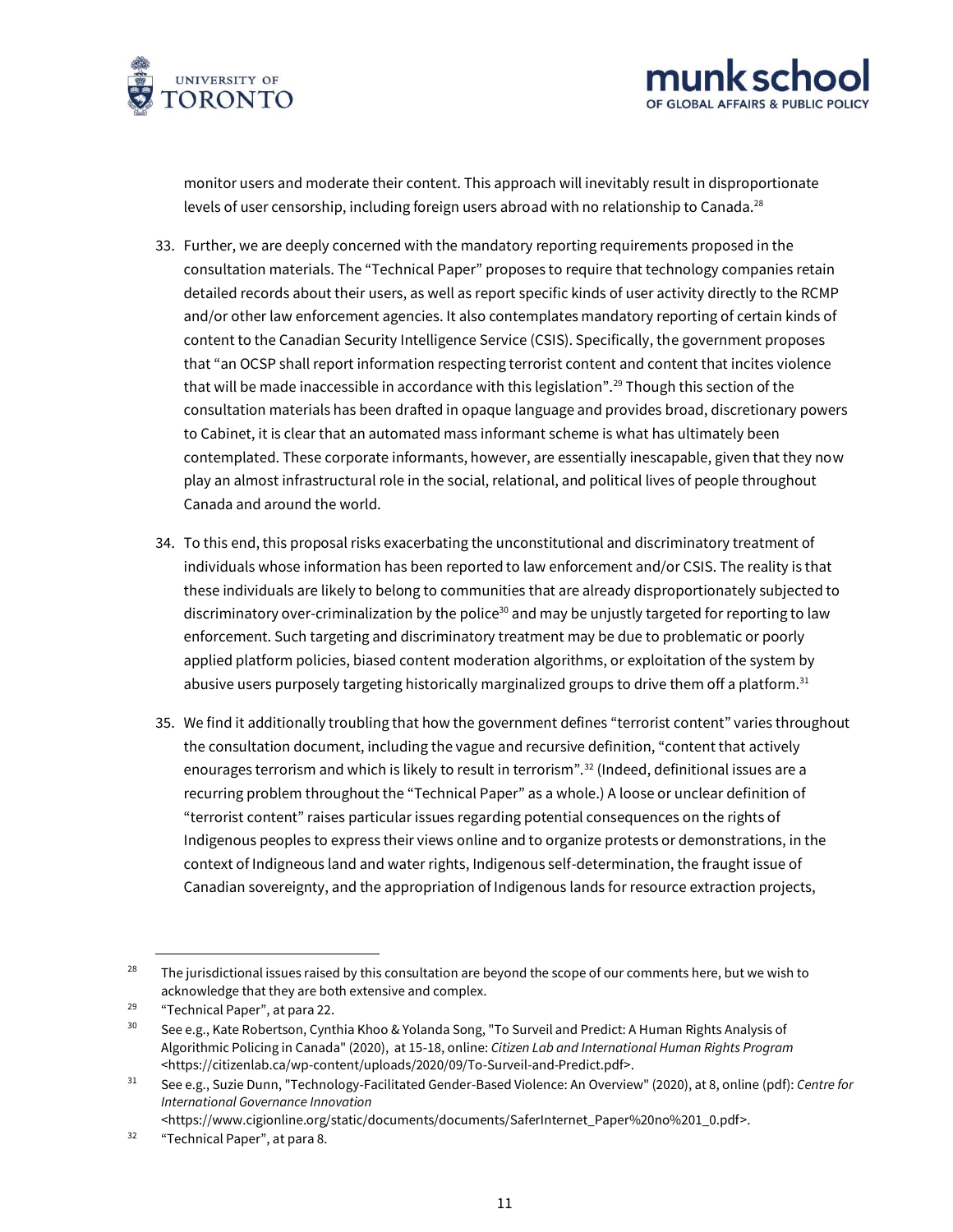



given similar concerns that many raised in response to earlier iterations of proposed national security legislation, Bill C-51 and Bill C-59.<sup>33</sup>

- 36. Perhaps most saliently, given the purported objectives of the proposed legislation, mandatory reporting requirements and automated involvement of law enforcement and intelligence agencies will, again, disproportionately harm and abrogate the fundamental rights and freedoms of historically marginalized groups. The proposed measures will result in widely chilling effects on such individuals' online activities and *dissuade* victims or survivors from seeking assistance if they believe that law enforcement may become involved—particularly when engaged without consent and outside of the impacted person's control.
- 37. At the heart of these concerns is the fact that the very groups who are systematically targeted for online abuse, and who are frequently the subjects of both actual and perceived hate speech, are the exact same groups who have been historically victimized or re-victimized and discriminated against by Canadian law enforcement and intelligence agencies.
- 38. For example, systemic discrimination and state violence against Black, Indigenous, and otherwise racialized people, by law enforcement and at all levels of the criminal justice system, has been thoroughly documented by impacted individuals, racial justice experts and advocates, human rights lawyers and researchers, the government itself at all levels, and multiple commissions, inquiries, and investigations over the course of decades.<sup>34</sup> On another front, national security and intelligence activities have been closely tied to Islamophobia and racial profiling against Arab and Muslim individuals, or those who are perceived to be Arab or Muslim, resulting in incursions on their ability to exercise constitutional rights and freedoms, including online.<sup>35</sup>

<sup>33</sup> See e.g., Doug Cuthand, "Bill C-51 has potential to scoop up aboriginal rights activists", *CBC* (6 May 2015), online: [<https://www.cbc.ca/news/indigenous/bill-c-51-has-potential-to-scoop-up-aboriginal-rights-activists-1.3009664>](https://www.cbc.ca/news/indigenous/bill-c-51-has-potential-to-scoop-up-aboriginal-rights-activists-1.3009664); Hilary Beaumont, "The activists sabotaging railways in solidarity with Indigenous people", *Guardian* (29 July 2021), online: [<https://www.theguardian.com/environment/2021/jul/29/activists-sabotaging-railways-indigenous-people>](https://www.theguardian.com/environment/2021/jul/29/activists-sabotaging-railways-indigenous-people); Canadian Civil Liberties Association, "Submission to the Standing Committee on Public Safety and National Security regarding Bill C-59, *An Act respecting national security matters*" (January 18) at 14, online (pdf): *Canadian Civil Liberties Association* [<https://ccla.org/wp-content/uploads/2021/06/2018-01-17-Written-submissions-to-SECU-re-C-59.pdf>](https://ccla.org/wp-content/uploads/2021/06/2018-01-17-Written-submissions-to-SECU-re-C-59.pdf); and International Civil Liberties Monitoring Group, "Brief on Bill C-59, the *National Security Act, 2017*" (May 2019) at 38, online (pdf): *International Civil Liberties Monitoring Group* [<https://iclmg.ca/wp-content/uploads/2019/05/C-59-brief-](https://iclmg.ca/wp-content/uploads/2019/05/C-59-brief-May-2019-update.pdf)[May-2019-update.pdf>](https://iclmg.ca/wp-content/uploads/2019/05/C-59-brief-May-2019-update.pdf).

<sup>&</sup>lt;sup>34</sup> See e.g., Kate Robertson, Cynthia Khoo & Yolanda Song, "To Surveil and Predict: A Human Rights Analysis of Algorithmic Policing in Canada" (2020), at 15-28, online: *Citizen Lab and International Human Rights Program*  [<https://citizenlab.ca/wp-content/uploads/2020/09/To-Surveil-and-Predict.pdf>](https://citizenlab.ca/wp-content/uploads/2020/09/To-Surveil-and-Predict.pdf).

<sup>&</sup>lt;sup>35</sup> See e.g., International Civil Liberties Monitoring Group, Islamic Social Services Association, and Noor Cultural Centre, "Islamophobia in Canada: Submission to the UN Special Rapporteur on Freedom of Religion or Belief" (November 2020), online: *OHCHR* [<https://www.ohchr.org/Documents/Issues/Religion/Islamophobia-](https://www.ohchr.org/Documents/Issues/Religion/Islamophobia-AntiMuslim/Civil%20Society%20or%20Individuals/Noor-ICLMG-ISSA.pdf)[AntiMuslim/Civil%20Society%20or%20Individuals/Noor-ICLMG-ISSA.pdf>](https://www.ohchr.org/Documents/Issues/Religion/Islamophobia-AntiMuslim/Civil%20Society%20or%20Individuals/Noor-ICLMG-ISSA.pdf); Reem Bahdi, "No Exit: Racial Profiling and Canada 's War against Terrorism" (2003) 41:2-3 Osgoode Hall Law Jounrnal 293; Ashley Burke & Kristen Everson, "A Muslim former intelligence officer says systemic racism at CSIS is a threat to national security Social Sharing", *CBC* (29 June 2021), online: [<https://www.cbc.ca/news/politics/racism-descrimination-claims-canadian-security-intelligence](https://www.cbc.ca/news/politics/racism-descrimination-claims-canadian-security-intelligence-service-1.6083353)[service-1.6083353>](https://www.cbc.ca/news/politics/racism-descrimination-claims-canadian-security-intelligence-service-1.6083353); Tabasum Akseer, "Understanding the Impact of Surveillance and Security Measures on Muslim Men in Canada" (2018), at 45-85, online (pdf): *Centre for International and Defence Policy (Queen's University)*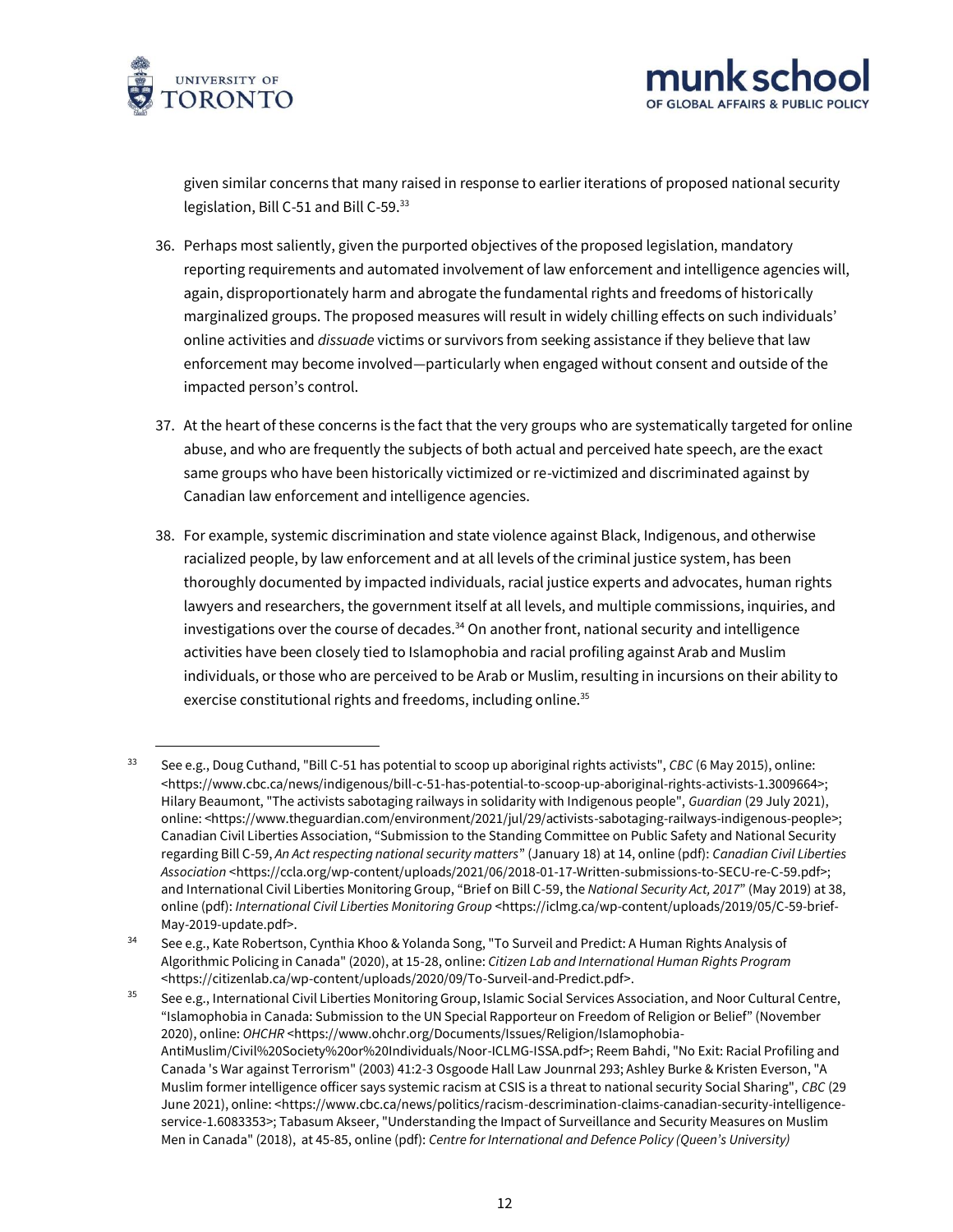



- 39. The situation is such that victims/survivors of abuse, especially if they or the perpetrator are Black, Indigenous, or otherwise racialized or are vulnerable across multiple categories of oppression, will often avoid seeking aid from government institutions or calling the police because they do not want to be, or do not want the perpetrator to be, criminalized or subjected to police violence.<sup>36</sup> Tying automated police and national security agency intervention to their online spaces may only serve to isolate victims/survivors further, reducing their ability to seek help from their respective communities or through informal channels.
- 40. With respect to women (cis- and trans-), non-binary individuals, and other gender-diverse people, the disgraceful track record of law enforcement responses to both TFGBV and non-technology-facilitated sexual harassment and assault provides ample evidence to support fears of automated police and intelligence agency involvement in content moderation.<sup>37</sup> This is even more so considering that much online abuse and actual or perceived hate speech targeting women, gender-diverse people, and LGBTIQ+ individuals is sexualized, involves sexual harassment, or attempts to weaponize the targeted individual's sexuality against them.<sup>38</sup> Adding on a layer of technological and sociotechnical illiteracy among law enforcement,<sup>39</sup> in the context of online abuse and vulnerable marginalized individuals, portends nothing short of a recipe for disaster.

### G. New CSIS Powers Are Unjustified and Inappropriately Included in this Consultation

41. For reasons that remain unclear, the government has seen fit to bury new powers for CSIS at the end of a paper ostensibly about platform regulation in relation to certain categories of harmful content,

[<sup>&</sup>lt;https://www.queensu.ca/cidp/sites/webpublish.queensu.ca.cidpwww/files/files/publications/Martellos/Martello42E](https://www.queensu.ca/cidp/sites/webpublish.queensu.ca.cidpwww/files/files/publications/Martellos/Martello42EN.pdf) [N.pdf>](https://www.queensu.ca/cidp/sites/webpublish.queensu.ca.cidpwww/files/files/publications/Martellos/Martello42EN.pdf); and Petra Molnar & Lex Gill, "Bots at the Gate: A Human Rights Analysis of Automated Decision-Making in Canada's Immigration and Refugee System" (2018), at 19, online (pdf): *International Human Rights Program and the Citizen Lab* [<https://citizenlab.ca/wp-content/uploads/2018/09/IHRP-Automated-Systems-Report-Web-V2.pdf>](https://citizenlab.ca/wp-content/uploads/2018/09/IHRP-Automated-Systems-Report-Web-V2.pdf).

<sup>&</sup>lt;sup>36</sup> See e.g., Amanda Couture-Carron, Arshia U Zaidi & Nawal H Ammar, "Battered Immigrant Women and the Police: A Canadian Perspective" (2021) International Journal of Offender Therapy and Comparative Criminology 1; and Alexa Dodge, "Deleting Digital Harm: A Review of Nova Scotia's CyberScan Unit" (August 2021), at 22-23, online (pdf): *VAW Learning Network* [<https://www.vawlearningnetwork.ca/docs/CyberScan-Report.pdf>](https://www.vawlearningnetwork.ca/docs/CyberScan-Report.pdf).

<sup>37</sup> See e.g., Robyn Doolittle, "Unfounded: Why Police Dismiss 1 in 5 Sexual Assault Claims as Baseless", *Globe and Mail* (3 February 2017), online: [<https://www.theglobeandmail.com/news/investigations/unfounded-sexual-assault-canada](https://www.theglobeandmail.com/news/investigations/unfounded-sexual-assault-canada-main/article33891309)[main/article33891309>](https://www.theglobeandmail.com/news/investigations/unfounded-sexual-assault-canada-main/article33891309); Robyn Doolittle, "Unfounded: What It's Like to Report a Sexual Assault", *Globe and Mail* (17 March 2017), online: [<https://www.theglobeandmail.com/news/investigations/what-its-like-to-report-a-sexual](https://www.theglobeandmail.com/news/investigations/what-its-like-to-report-a-sexual-assault-36-people-share-their-stories/article34338353)[assault-36-people-share-their-stories/article34338353](https://www.theglobeandmail.com/news/investigations/what-its-like-to-report-a-sexual-assault-36-people-share-their-stories/article34338353)>; and Cynthia Khoo, "Deplatforming Misogyny: Report on Platform Liability for Technology-Facilitated Gender-Based Violence" (2021), at 207, online (pdf): *Women's Legal Education and Action Fund (LEAF)* [<https://www.leaf.ca/wp-content/uploads/2021/04/Full-Report-Deplatforming-](https://www.leaf.ca/wp-content/uploads/2021/04/Full-Report-Deplatforming-Misogyny.pdf)[Misogyny.pdf>](https://www.leaf.ca/wp-content/uploads/2021/04/Full-Report-Deplatforming-Misogyny.pdf).

<sup>&</sup>lt;sup>38</sup> See e.g., Cynthia Khoo, "Deplatforming Misogyny: Report on Platform Liability for Technology-Facilitated Gender-Based Violence" (2021), at 16, online (pdf): *Women's Legal Education and Action Fund (LEAF)* [<https://www.leaf.ca/wp](https://www.leaf.ca/wp-content/uploads/2021/04/Full-Report-Deplatforming-Misogyny.pdf)[content/uploads/2021/04/Full-Report-Deplatforming-Misogyny.pdf>](https://www.leaf.ca/wp-content/uploads/2021/04/Full-Report-Deplatforming-Misogyny.pdf).

<sup>&</sup>lt;sup>39</sup> See e.g., Cynthia Khoo, Kate Robertson & Ronald Deibert,, "Installing Fear: A Canadian Legal and Police Analysis of Using, Developing, and Selling Smartphone Spyware and Stalkerware Applications" (June 2019), at 165-67, online (pdf): *Citizen Lab* [<https://citizenlab.ca/docs/stalkerware-legal.pdf>](https://citizenlab.ca/docs/stalkerware-legal.pdf).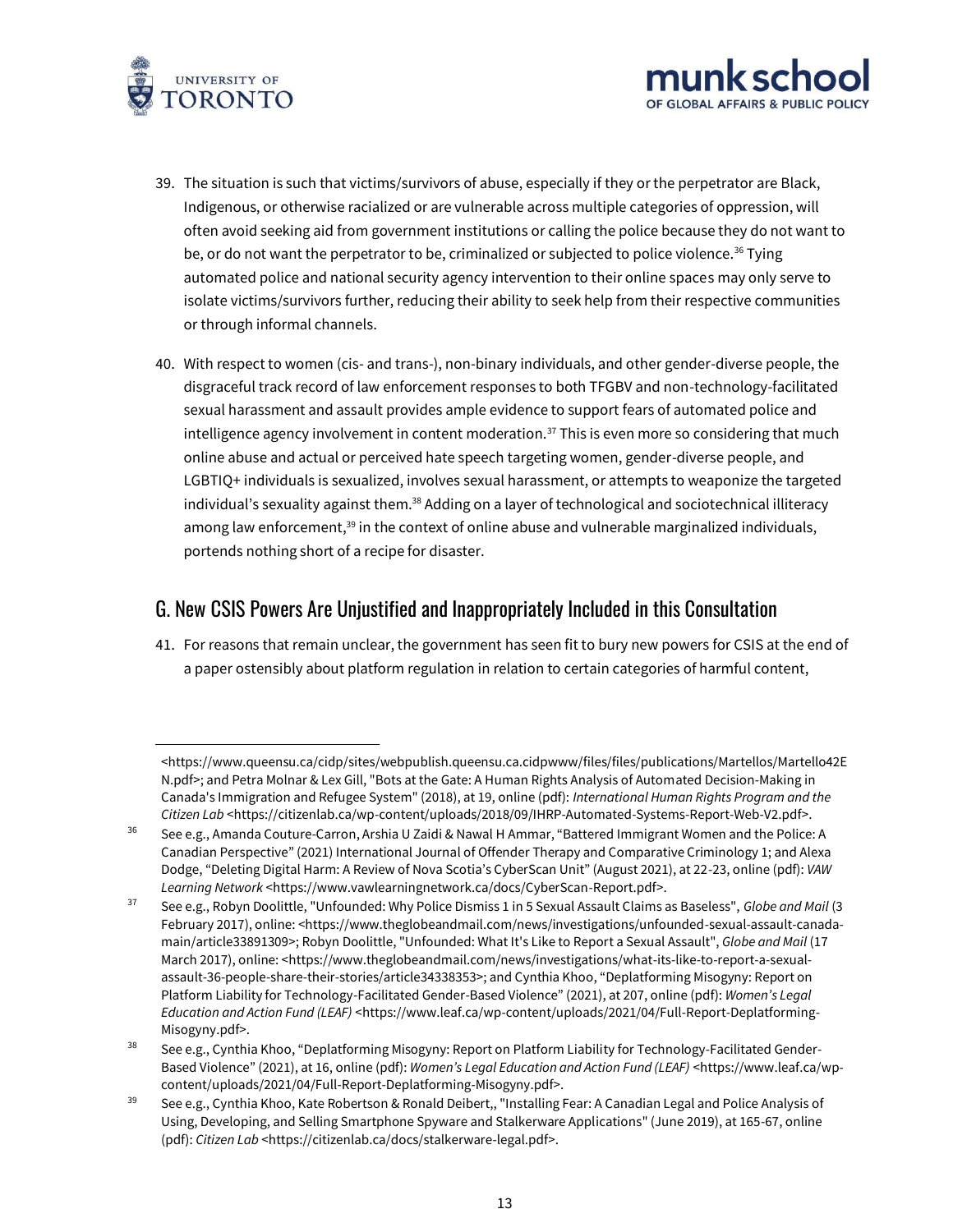



despite a tenuous relationship between these powers and the purported objectives of the consultation. There are several problems related to this portion of the proposal, which we discuss below.

- 42. First, in addition to the previously presented concern of violative and discriminatory intrusions into people's lives resulting from mandatory reporting, a related concern is the inability of impacted individuals to seek legal recourse where they are inappropriately targeted by CSIS through OCSPs. In the case of CSIS's security intelligence investigations (section 12 of the *CSIS Act*) or foreign intelligence investigations (section 16 of the *CSIS Act*), individuals who have their information disclosed to CSIS may never be able to contest such disclosures, or contest how that information is ultimately used by CSIS. This is in contrast to the context where law enforcement has brought criminal charges against an individual, and there is a greater possibility (comparatively speaking) of contesting the use of information which was disclosed to law enforcement based on information from an OCSP. Thus, the mandatory information sharing scheme proposed combines what will be almost certain inappropriate targeting of individuals by CSIS, with a negligible ability (as compared to in the law enforcement context) to seek legal recourse when unfairly impacted by such investigations. This concern might be mitigated if the government were to require OCSPs to transmit material exclusively to designated law enforcement agencies, instead of CSIS; however, we emphasize that there should be no mandatory reporting as described in the consultation materials in the first place, and that this was an entirely inappropriate context in which to seek expanded powers for CSIS.
- 43. Second, Canadian academics have robustly demonstrated that Canada suffers from a severe "intelligence to evidence" problem that is often linked to CSIS being unable or unwilling to communicate information to law enforcement bodies due to concerns that doing so will compromise sources or methods.<sup>40</sup> This results in either defendants in criminal cases being robbed of their due process rights, or the inhibition of criminal prosecutions where there is otherwise reason for them to proceed. Again, this issue might be addressed by limiting OCSP information-sharing to law enforcement agencies, but we stress that any legislation purporting to set up new information-sharing channels among or between law enforcement, intelligence agencies, and digital platforms or other technology companies *must* be the subject of its own dedicated public consultation process.
- 44. Third, we oppose the proposal to grant CSIS a new warranting power on the basis of the consultation materials provided. If the *CSIS Act* were modified, as proposed, the Service would broaden its foreign intelligence operations collection capacity by being able to collect basic subscriber information without having to satisfy section 21 warranting requirements, compared to if section 21 were reformed

<sup>&</sup>lt;sup>40</sup> For some of this discussion, see: Kent Roach, "The Unique Challenges of Terrorism Prosecutions: Towards a Workable Relation between Intelligence and Evidence" in *Commission of Inquiry into the Investigation of the Bombing of Air India Flight 182* (2010), available at: [<https://papers.ssrn.com/sol3/papers.cfm?abstract\\_id=1629227>](https://papers.ssrn.com/sol3/papers.cfm?abstract_id=1629227); Kent Roach, "The eroding distinction between intelligence and evidence in terrorism investigations" in *Counter-Terrorism and Beyond*, eds Nicola McGarrity, Andrew Lynch & George Williams (Abington: Routlege, 2010); Leah West, "The Problem of 'Relevance': Intelligence to Evidence Lessons from UK Terrorism Prosecutions" (2018) 41:4 Manitoba Law Journal 57; Craig Forcese & Leah West, "Threading the Needle: Structural Reform & Canada's Intelligence-to-Evidence Dilemma" (2019) 42:4 Manitoba Law Journal 131; and Dave Murray & Derek Huzulak, "Improving Intelligence to Evidence (I2E) Model in Canada" (2021) 44:1 Manitoba Law Journal 181.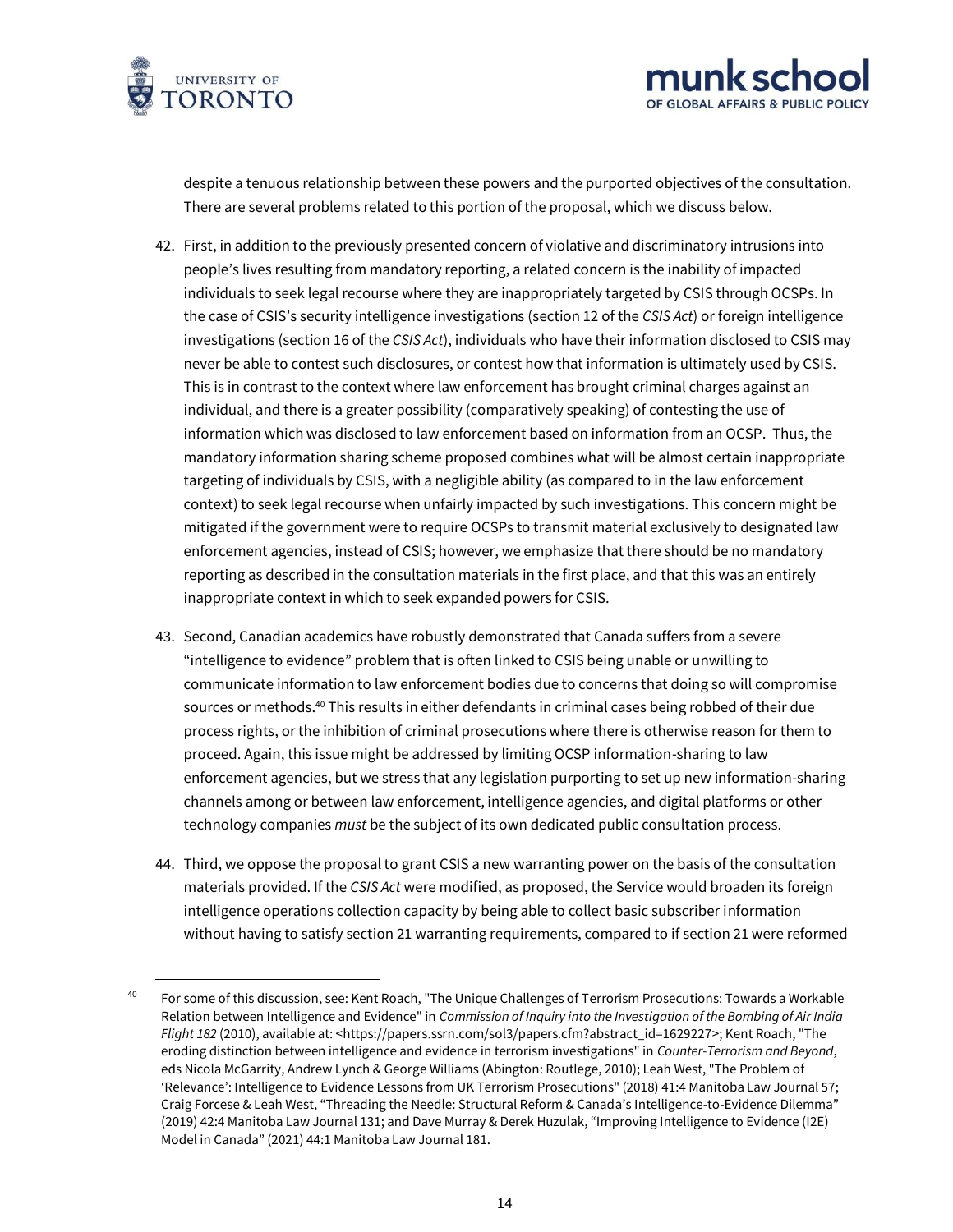



to include a data production power. This is extremely problematic, firstly, on the grounds that the online harms consultation should not seek to reform how foreign intelligence operations are undertaken and, secondly, on grounds that the government has not demonstrated a clear reason for why data production powers cannot be added to existing section 21 restrictions, as opposed to being provided with a reduction in the court's oversight concerning such new proposed powers. We also note that expanded powers were already granted to CSIS not even five years ago, in the passage of Bill C-59.<sup>41</sup>

- 45. It is not evident from the "Technical Paper" why basic subscriber data production powers could not be added to the existing section 21 regime, as opposed to under a separate unique regime. While the government indicates an issue with timeliness in conducting investigations and a desire for flexibility in operations, it has not demonstrated that section 21 is actually impeding investigations. Again, should this be the case, then the government should hold formal public consultations on national security as opposed to integrating these debates within a broader consultation that primarily concerns completely separate areas of law, scholarship, and expertise. The totality of online expression collectively captured by the consultation materials' proposed five categories far exceeds the national security context or the scope of CSIS's mandate.
- 46. There may be a debate worth having about CSIS's ability to obtain basic subscriber information pertaining to foreign actors that are allegedly engaged in terrorism-related activities associated with inciting terrorist attacks. However, this consultation—which is, at its heart, focused on the role and responsibilities of digital platforms in the context of intermediary liability law, content moderation, online abuse, and technology-facilitated gender-based violence, abuse, and harassment—does not provide the appropriate forum to do so.
- 47. Fourth, we oppose the proposed *CSIS Act* modification on grounds that the proposed reforms would weaken Federal Court oversight of CSIS operations at a time where the Service has exhibited a chronic failure to meet its existent obligations to behave with candour towards the courts.<sup>42</sup> There is ample public evidence demonstrating that CSIS and its counsel have actively misled the Federal Court in relation to CSIS's activities and operations. This misconduct should not be rewarded with weakened judicial oversight to obtain new classes of information by way of evading the requirements present under the existing section 21 regime. At the very least, any data production powers that are meant to facilitate section 16 activities should fall under section 21 of the *CSIS Act* instead of operating under a separate regime—but again, no national security legislative reform should occur as a result of this consultation.

<sup>&</sup>lt;sup>41</sup> Catharine Tunney, "Canada's national security landscape will get a major overhaul this summer", CBC (23 June 2019), online: [<https://www.cbc.ca/news/politics/bill-c59-national-security-passed-1.5182948>](https://www.cbc.ca/news/politics/bill-c59-national-security-passed-1.5182948).

<sup>42</sup> See e.g., Jim Bronskill, "Court admonishes CSIS once again over duty of candour", *Globe and Mail* (31 August 2021), online: [<https://www.theglobeandmail.com/canada/article-court-admonishes-csis-once-again-over-duty-of](https://www.theglobeandmail.com/canada/article-court-admonishes-csis-once-again-over-duty-of-candour)[candour>](https://www.theglobeandmail.com/canada/article-court-admonishes-csis-once-again-over-duty-of-candour).